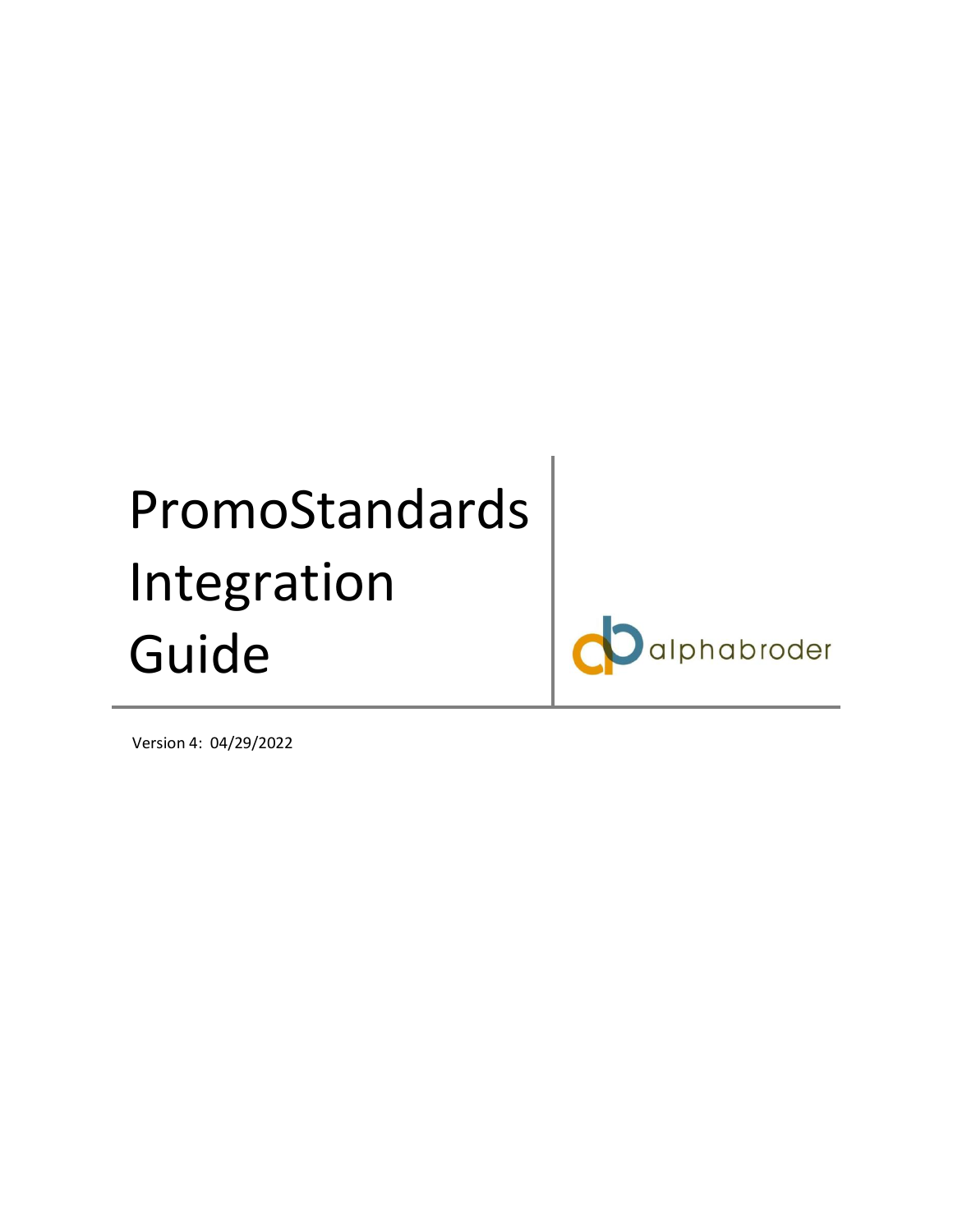

<span id="page-1-0"></span>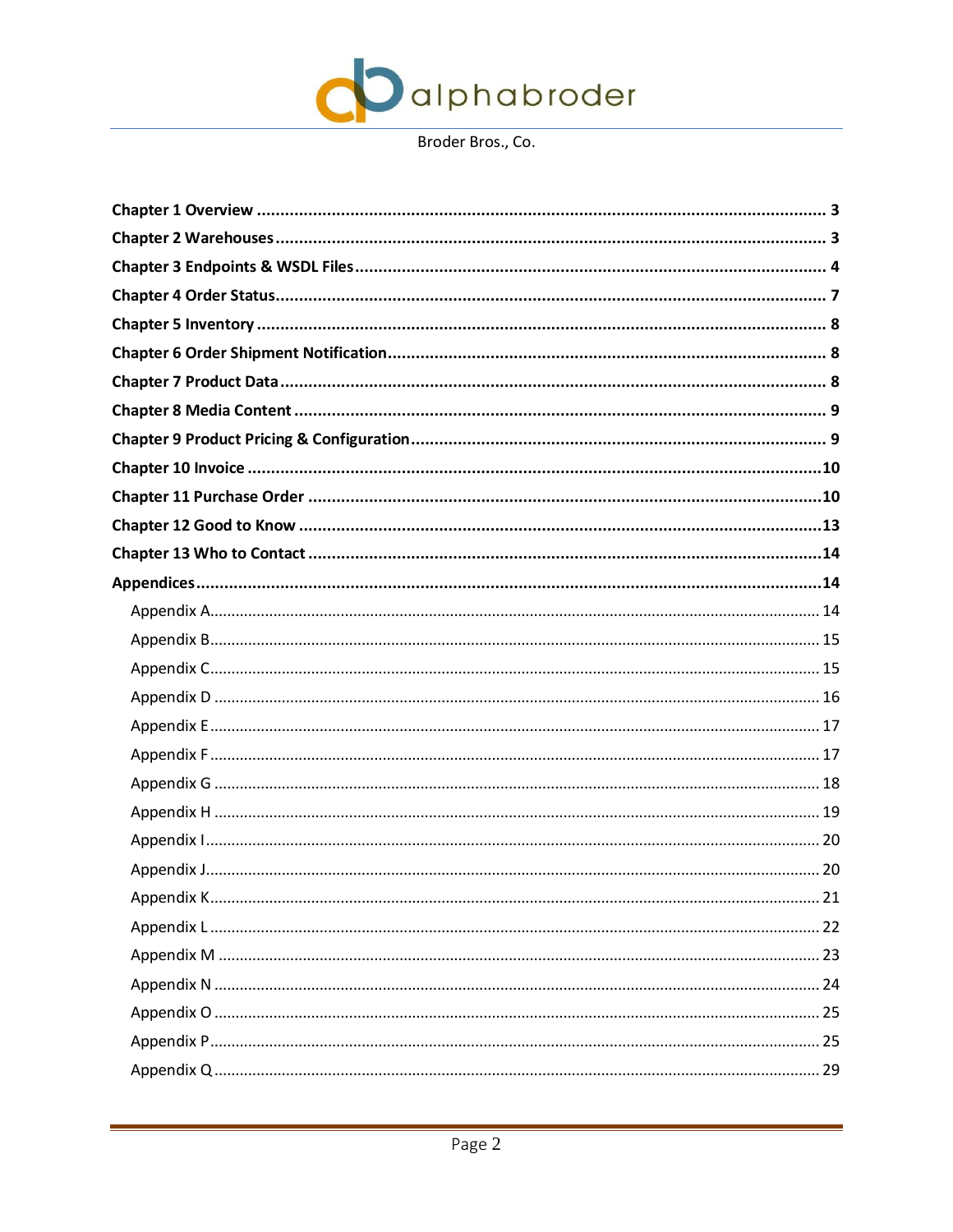

# Chapter 1 Overview

This documentation is intended for customers of Broder Bros. Co., operating as alphabroder and alphabroder Canada. This document contains general information and instructions for utilizing PromoStandards services with Broder Bros., Co. Using alphabroder and alphabroder Canada PromoStandards requires an account with alphabroder and/or alphabroder Canada. PromoStandards credentials are web logins associated with your account number.

What is PromoStandards? Open standards were created by industry participants to improve the customer experience. All specifications are built using the Simple Object Access Protocol (SOAP) over HTTPS as the foundation for the web services protocol stack to provide a standards-based secure form of communication. Chapter 3 of this guide contains WSDLs for all the Prom Standards Services. Each WSDL contains our required parameters. For more information about Prom Standards please visit <https://promostandards.org/> and create an account by clicking the "Join us" button. Questions can be directed to [edisupport@alphabroder.com.](mailto:edisupport@alphabroder.com)

**Credentials:** Existing alphabroder and alphabroder Canada web login credentials are valid and functional for their respective PromoStandards endpoints. Web credentials can be verified by logging in to [https://alphabroder.com,](https://alphabroder.com/) or for Canadian customers[, https://alphabroder.ca.](https://alphabroder.ca/) New credentials can be requested on our website or by reaching out t[o websupport@alphabroder.com](mailto:websupport@alphabroder.com) in the US and [canadawebsupport@alphabroder.com](mailto:canadawebsupport@alphabroder.com) in Canada.

**Maintenance:** alphabroder performs periodic restarts and routine maintenance between 3:30 and 4:00 AM every Monday through Saturday. During these windows, you will not be able to issue new POs and the performance of all other services may be negatively affected.

**Testing:** You may use the test harness [https://services.promostandards.org/webserviceValidator/home,](https://services.promostandards.org/webserviceValidator/home) we also offer you access to our devservices.

## <span id="page-2-0"></span>Chapter 2 **Warehouses**

The following list is the city, state (warehouse code) for our warehouses. List as of 01/01/2022.

- 1 | Fresno, CA 93725 (CN)
- 2 | Kansas City, KS 66111 (KC)
- 3 | Dallas, TX 75261 (TD)
- 4 | Chicago, IL 60490 (CC)
- 5 | Atlanta, GA 30096 (GD)
- 6 | Orlando, FL 32824 (FO)
- 7 | Harrisburg, PA 17339 (PH)
- 8 | Middleboro, MA 02346 (MA)
- 9 | Richmond Hill, Ontario L4B 0B4 (RH) *only available by calling services.ca*

We also have numerous drop ship warehouses. These warehouses are vendor warehouses that drop ship directly to you or your customer. For more information about our warehouses and full addresses, visit our websites.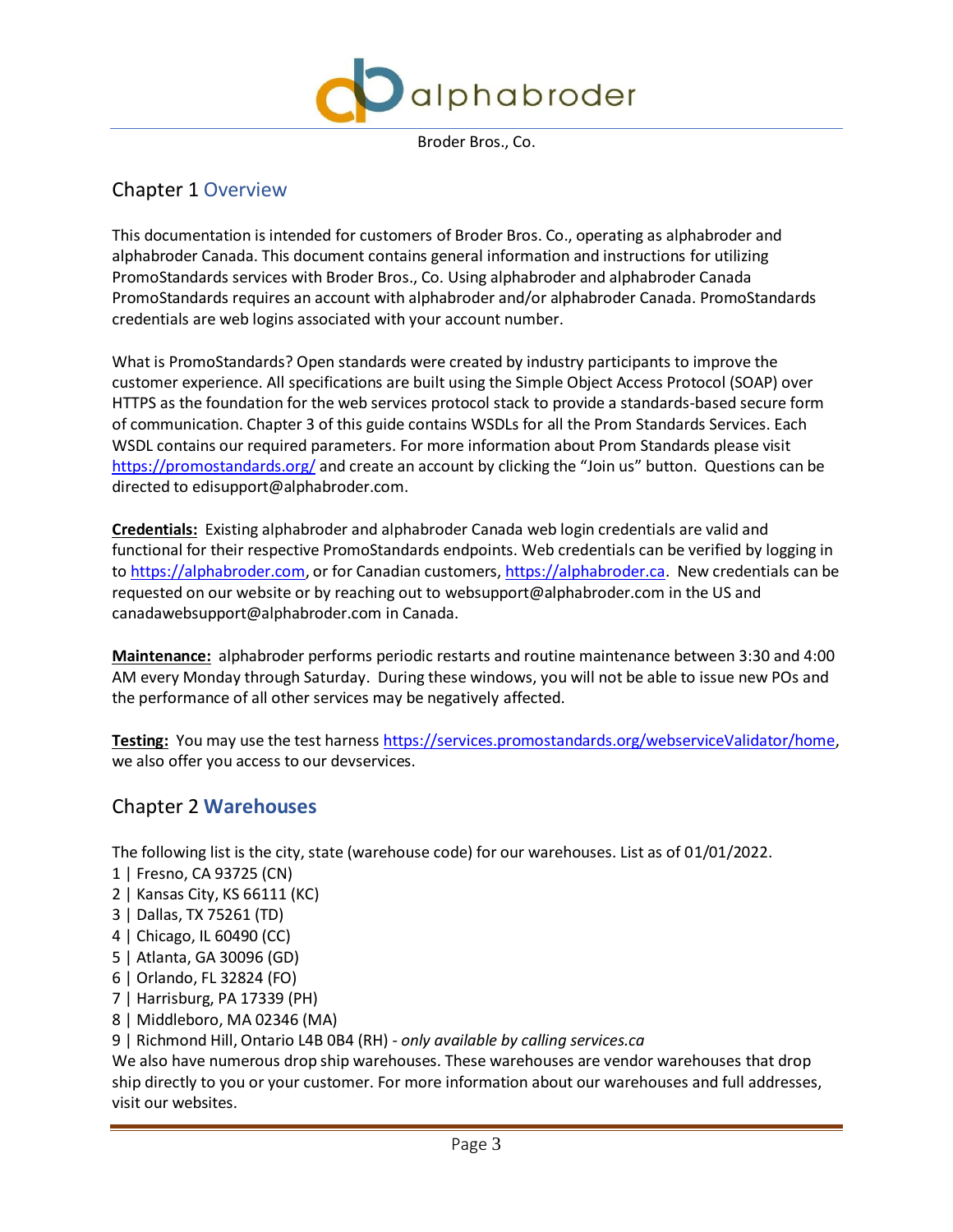

# <span id="page-3-0"></span>Chapter 3 **Endpoint & WSDL Files**

| <b>Service</b><br><b>Production WSDL</b><br><b>Production Endpoint</b><br><b>Version</b> |                                                                               |                                                                        |                                                                                           |  |
|------------------------------------------------------------------------------------------|-------------------------------------------------------------------------------|------------------------------------------------------------------------|-------------------------------------------------------------------------------------------|--|
| <b>US</b>                                                                                |                                                                               |                                                                        |                                                                                           |  |
| <b>Order Status</b>                                                                      | 1.0.0                                                                         | https://services.alphabroder.com/or<br>derStatus-1-0/service/index.php | https://services.alphabroder.com/orderStatus-1-<br>0/wsdl/OrderStatusService.wsdl         |  |
| Inventory                                                                                | 1.2.1                                                                         | https://services.alphabroder.com/in<br>ventory/InventoryService.svc    | https://services.alphabroder.com/inventory/WSD<br>L/v1/InventoryService.wsdl              |  |
| Inventory                                                                                | https://services.alphabroder.com/in<br>2.0.0<br>ventory-2-0/service/index.php |                                                                        | https://services.alphabroder.com/inventory-2-<br>0/wsdl/InventoryService.wsdl             |  |
| Order<br>Shipment<br>Notification                                                        | 1.0.0                                                                         | https://services.alphabroder.com/O<br>SN/OrderShipmentNotification.svc | https://services.alphabroder.com/OSN/WSDL/1.0.<br>0/OrderShipmentNotificationService.wsdl |  |
| <b>Product Data</b>                                                                      | 1.0.0                                                                         | https://services.alphabroder.com/pr<br>oductData/service/index.php     | https://services.alphabroder.com/productData/w<br>sdl/ProductDataService.wsdl             |  |
| <b>Product Data</b>                                                                      | 2.0.0                                                                         | https://services.alphabroder.com/pr<br>oductData2/service/index.php    | https://services.alphabroder.com/productData2/<br>wsdl/ProductDataService.wsdl            |  |
| <b>Media Content</b>                                                                     | 1.1.0                                                                         | https://services.alphabroder.com/m<br>edia/service/index.php           | https://services.alphabroder.com/media/wsdl/M<br>ediaContentService.wsdl                  |  |
| <b>Product Pricing</b><br>and<br>Configuration                                           | 1.0.0                                                                         | https://services.alphabroder.com/pr<br>oductConfig/service/index.php   | https://services.alphabroder.com/productConfig/<br>wsdl/PricingAndConfiguration.wsdl      |  |
| Invoice                                                                                  | 1.0.0                                                                         | https://services.alphabroder.com/in<br>voice2/service/index.php        | https://services.alphabroder.com/invoice2/wsdl/l<br>nvoiceService.wsdl                    |  |
| <b>Purchase Order</b>                                                                    | 1.0.0                                                                         | https://services.alphabroder.com/pu<br>rchaseOrder/service/index.php   | https://services.alphabroder.com/purchaseOrder/<br>wsdl/POService.wsdl                    |  |
| <b>CA</b>                                                                                |                                                                               |                                                                        |                                                                                           |  |
| <b>Order Status</b>                                                                      | 1.0.0                                                                         | https://services.alphabroder.ca/orde<br>rStatus-1-0/service/index.php  | https://services.alphabroder.ca/orderStatus-1-<br>0/wsdl/OrderStatusService.wsdl          |  |
| Inventory                                                                                | 1.2.1                                                                         | https://services.alphabroder.ca/inve<br>ntory/InventoryService.svc     | https://services.alphabroder.ca/inventory/WSDL/<br>v1/InventoryService.wsdl               |  |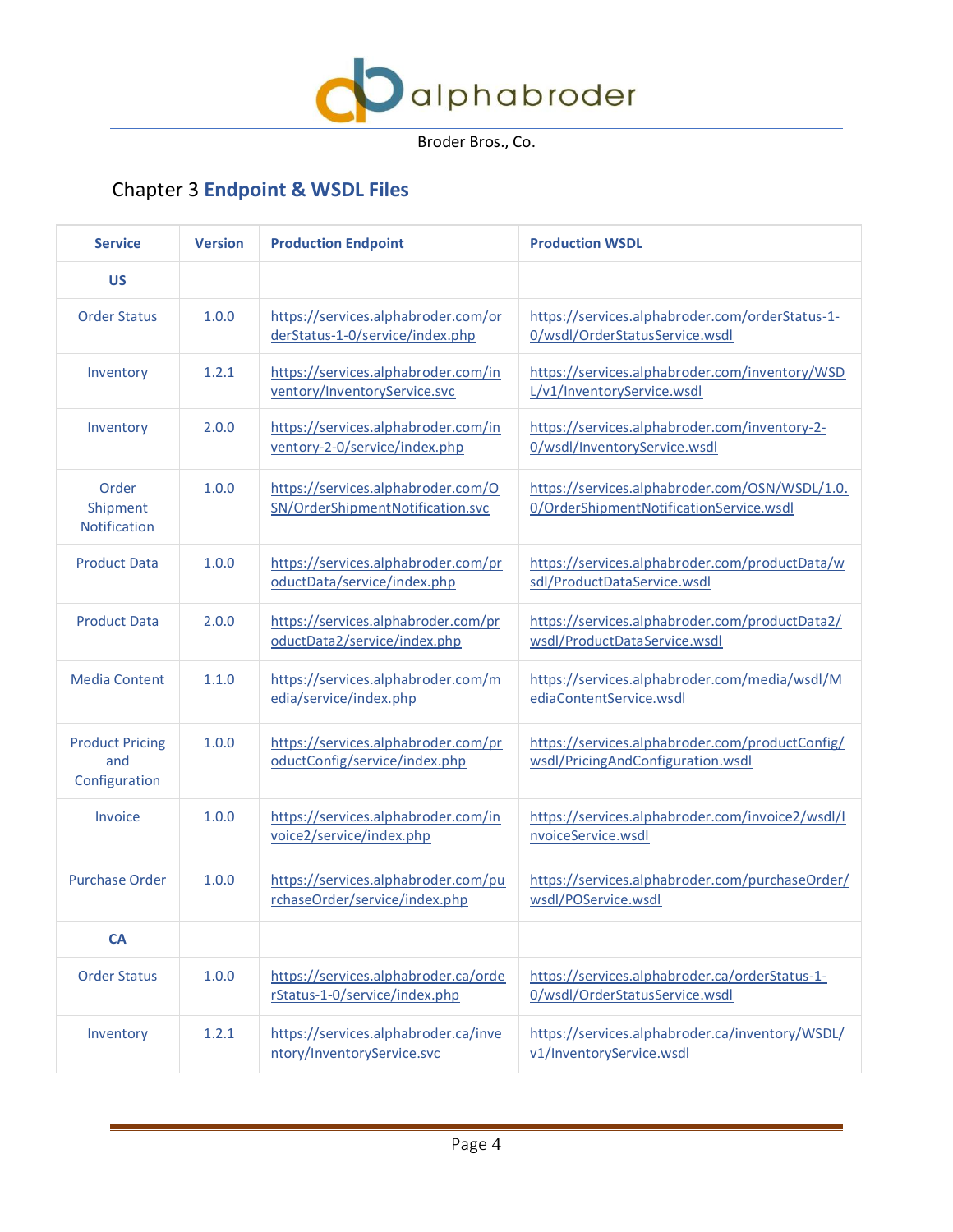

| Inventory                                      | 2.0.0 | https://services.alphabroder.ca/inve<br>ntory-2-0/service/index.php       | https://services.alphabroder.ca/inventory-2-<br>0/wsdl/InventoryService.wsdl                 |
|------------------------------------------------|-------|---------------------------------------------------------------------------|----------------------------------------------------------------------------------------------|
| Order<br>Shipment<br>Notification              | 1.0.0 | https://services.alphabroder.ca/OSN<br>/OrderShipmentNotification.svc     | https://services.alphabroder.ca/OSN/WSDL/1.0.0/<br>OrderShipmentNotificationService.wsdl     |
| <b>Product Data</b>                            | 1.0.0 | https://services.alphabroder.ca/prod<br>uctData/service/index.php         | https://services.alphabroder.ca/productData/wsd<br>l/ProductDataService.wsdl                 |
| <b>Product Data</b>                            | 2.0.0 | https://services.alphabroder.ca/prod<br>uctData2/service/index.php        | https://services.alphabroder.ca/productData2/ws<br>dl/ProductDataService.wsdl                |
| <b>Media Content</b>                           | 1.1.0 | https://services.alphabroder.ca/med<br>ia/service/index.php               | https://services.alphabroder.ca/media/wsdl/Medi<br>aContentService.wsdl                      |
| <b>Product Pricing</b><br>and<br>Configuration | 1.0.0 | https://services.alphabroder.ca/prod<br>uctConfig/service/index.php       | https://services.alphabroder.ca/productConfig/ws<br>dl/PricingAndConfiguration.wsdl          |
| Invoice                                        | 1.0.0 | https://services.alphabroder.ca/invo<br>ice2/service/index.php            | https://services.alphabroder.ca/invoice2/wsdl/Inv<br>oiceService.wsdl                        |
| <b>Purchase Order</b>                          | 1.0.0 | https://services.alphabroder.ca/purc                                      | https://services.alphabroder.ca/purchaseOrder/w                                              |
|                                                |       | haseOrder/service/index.php                                               | sdl/POService.wsdl                                                                           |
| <b>US</b>                                      |       | <b>Development Endpoint</b>                                               | <b>Development WSDL</b>                                                                      |
| <b>Order Status</b>                            | 1.0.0 | https://devservices.alphabroder.com<br>/orderStatus-1-0/service/index.php | https://devservices.alphabroder.com/orderStatus<br>-1-0/wsdl/OrderStatusService.wsdl         |
| Inventory                                      | 1.2.1 | https://devservices.alphabroder.com<br>/inventory/InventoryService.svc    | https://devservices.alphabroder.com/inventory/<br>WSDL/v1/InventoryService.wsdl              |
| Inventory                                      | 2.0.0 | https://devservices.alphabroder.com<br>/inventory-2-0/service/index.php   | https://devservices.alphabroder.com/inventory-2-<br>0/wsdl/InventoryService.wsdl             |
| Order<br>Shipment<br>Notification              | 1.0.0 | https://devservices.alphabroder.com<br>/OSN/OrderShipmentNotification.svc | https://devservices.alphabroder.com/OSN/WSDL/<br>1.0.0/OrderShipmentNotificationService.wsdl |
| <b>Product Data</b>                            | 1.0.0 | https://devservices.alphabroder.com<br>/productData/service/index.php     | https://devservices.alphabroder.com/productDat<br>a/wsdl/ProductDataService.wsdl             |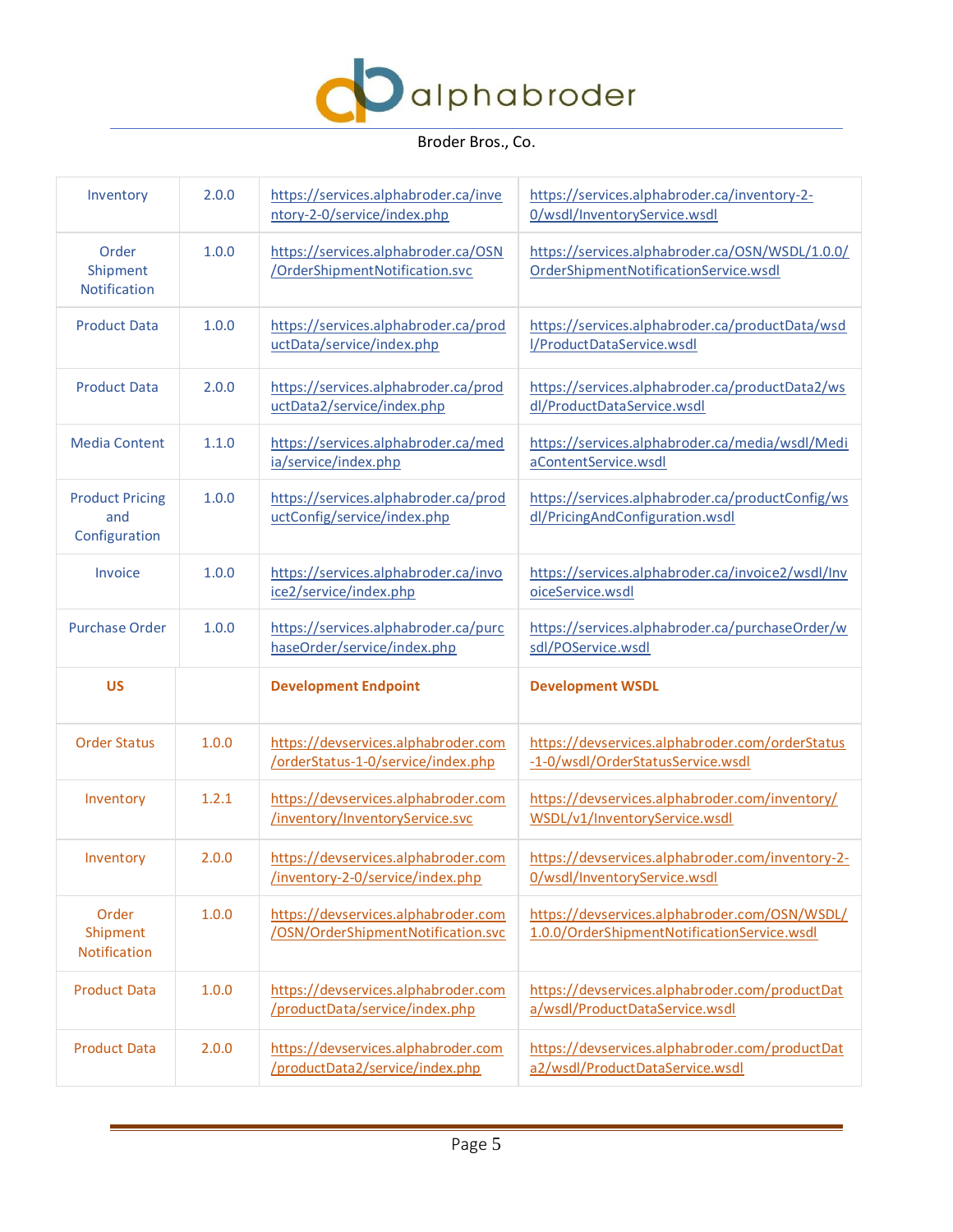

| <b>Media Content</b>                           | 1.1.0 | https://devservices.alphabroder.com<br>/media/service/index.php          | https://devservices.alphabroder.com/media/wsdl<br>/MediaContentService.wsdl                 |
|------------------------------------------------|-------|--------------------------------------------------------------------------|---------------------------------------------------------------------------------------------|
| Product<br><b>Pricing and</b><br>Configuration | 1.0.0 | https://devservices.alphabroder.com<br>/productConfig/service/index.php  | https://devservices.alphabroder.com/productCon<br>fig/wsdl/PricingAndConfiguration.wsdl     |
| Inventory                                      | 2.0.0 | https://devservices.alphabroder.com<br>/inventory-2-0/service/index.php  | https://devservices.alphabroder.com/inventory-2-<br>0/wsdl/InventoryService.wsdl            |
| Invoice                                        | 1.0.0 | https://devservices.alphabroder.com<br>/invoice2/service/index.php       | https://devservices.alphabroder.com/invoice2/ws<br>dl/InvoiceService.wsdl                   |
| Purchase<br>Order                              | 1.0.0 | https://devservices.alphabroder.com<br>/purchaseOrder/service/index.php  | https://devservices.alphabroder.com/purchaseOr<br>der/wsdl/POService.wsdl                   |
| <b>CA</b>                                      |       |                                                                          |                                                                                             |
| <b>Order Status</b>                            | 1.0.0 | https://devservices.alphabroder.ca/<br>orderStatus-1-0/service/index.php | https://devservices.alphabroder.ca/orderStatus-<br>1-0/wsdl/OrderStatusService.wsdl         |
| Inventory                                      | 1.2.1 | https://devservices.alphabroder.ca/i<br>nventory/InventoryService.svc    | https://devservices.alphabroder.ca/inventory/WS<br>DL/v1/InventoryService.wsdl              |
| Inventory                                      | 2.0.0 | https://devservices.alphabroder.ca/i<br>nventory-2-0/service/index.php   | https://devservices.alphabroder.ca/inventory-2-<br>0/wsdl/InventoryService.wsdl             |
| Order<br>Shipment<br>Notification              | 1.0.0 | https://devservices.alphabroder.ca/<br>OSN/OrderShipmentNotification.svc | https://devservices.alphabroder.ca/OSN/WSDL/1.<br>0.0/OrderShipmentNotificationService.wsdl |
| <b>Product Data</b>                            | 1.0.0 | https://devservices.alphabroder.ca/<br>productData/service/index.php     | https://devservices.alphabroder.ca/productData/<br>wsdl/ProductDataService.wsdl             |
| <b>Product Data</b>                            | 2.0.0 | https://devservices.alphabroder.ca/p<br>roductData2/service/index.php    | https://devservices.alphabroder.ca/productData2<br>/wsdl/ProductDataService.wsdl            |
| <b>Media Content</b>                           | 1.1.0 | https://devservices.alphabroder.ca/<br>media/service/index.php           | https://devservices.alphabroder.ca/media/wsdl/<br>MediaContentService.wsdl                  |
| Product<br><b>Pricing and</b><br>Configuration | 1.0.0 | https://devservices.alphabroder.ca/<br>productConfig/service/index.php   | https://devservices.alphabroder.ca/productConfig<br>/wsdl/PricingAndConfiguration.wsdl      |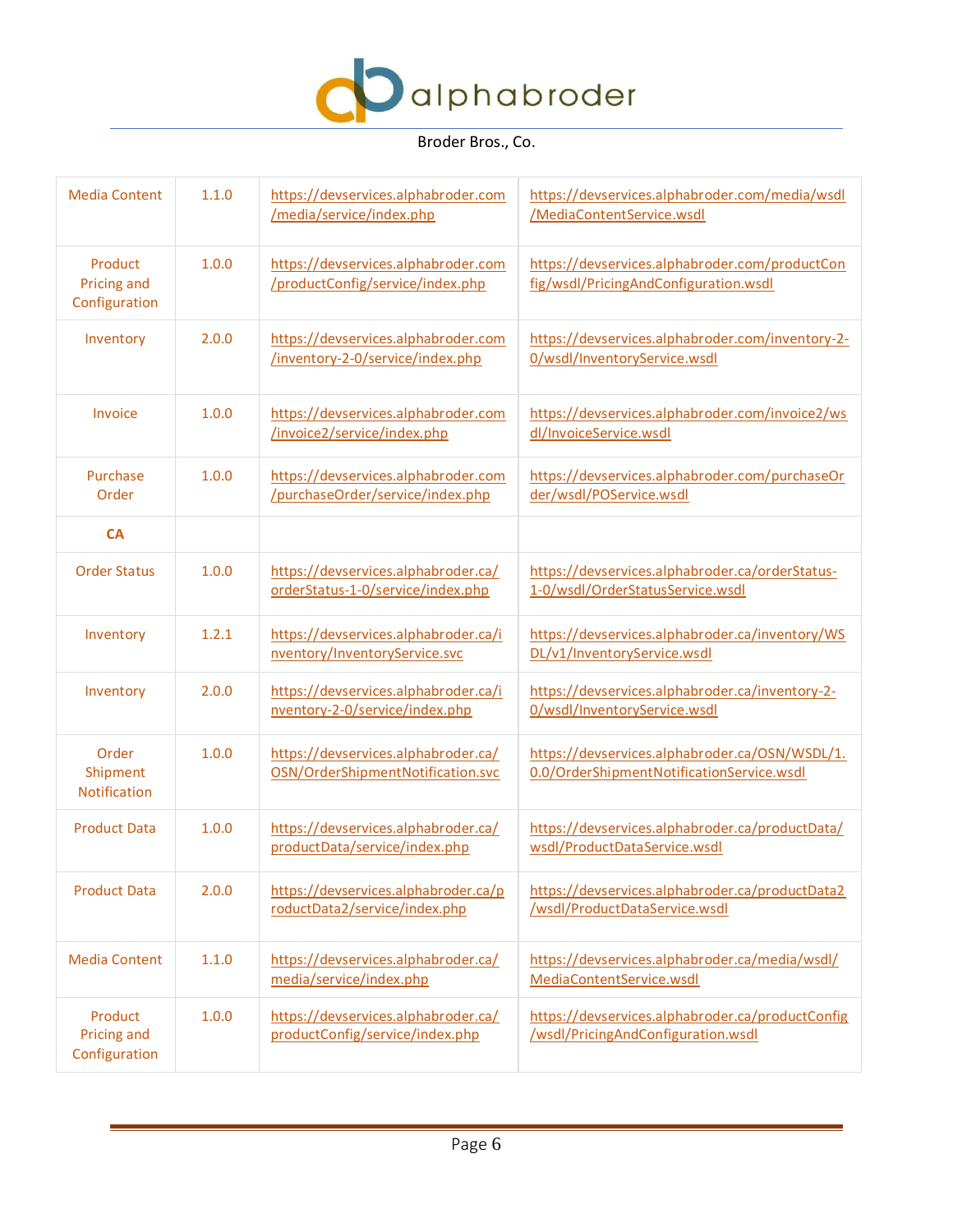

| Inventory         | 2.0.0 | https://devservices.alphabroder.ca/i<br>nventory-2-0/service/index.php | https://devservices.alphabroder.ca/inventory-2-<br>0/wsdl/InventoryService.wsdl |
|-------------------|-------|------------------------------------------------------------------------|---------------------------------------------------------------------------------|
| Invoice           | 1.0.0 | https://devservices.alphabroder.ca/i<br>nvoice2/service/index.php      | https://devservices.alphabroder.ca/invoice2/wsdl<br>/InvoiceService.wsdl        |
| Purchase<br>Order | 1.0.0 | https://devservices.alphabroder.ca/<br>purchaseOrder/service/index.php | https://devservices.alphabroder.ca/purchaseOrde<br>r/wsdl/POService.wsdl        |

## <span id="page-6-0"></span>Chapter 4 **Order Status**

*v1.0.0 – Order Status data is provided in real time.*

## **getOrderStatusDetails**

This request returns order status details in the form of 10 different Status Ids. Order statuses are queried using the Query Type values listed below. Any order from the past 90 days may be queried. See Appendix A for parameters and samples.

| <b>Query Type</b> | <b>Name</b>           | <b>Description</b>                                                                                       |
|-------------------|-----------------------|----------------------------------------------------------------------------------------------------------|
|                   | PO Search             | Query based on customer-provided purchase order number                                                   |
|                   | Order # Search        | Query based on alphabroder order number                                                                  |
|                   | Last Update<br>Search | Query based on all orders with an update time greater than the value<br>specified in the statusTimeStamp |
| 4                 | All open search       | Query based on all orders that currently have a status other than<br>"complete" or "canceled"            |

## **getOrderStatusTypes**

This request returns a list of all Status Ids supported by alphabroder. See Appendix B for parameters and samples.

| Status Id | <b>Description</b>     | alphabroder Status       |
|-----------|------------------------|--------------------------|
| 10        | Order Received         | Received                 |
| 20        | Order Confirmed        | Order Confirmed          |
| 30        | Pre-Production         | Pre-Production           |
| 40        | General Hold           | Open Order               |
| 43        | Art Hold               | Deco Waiting on Customer |
| 44        | <b>Back Order Hold</b> | On Backorder             |
| 60        | In Production          | In D/C, In Picking       |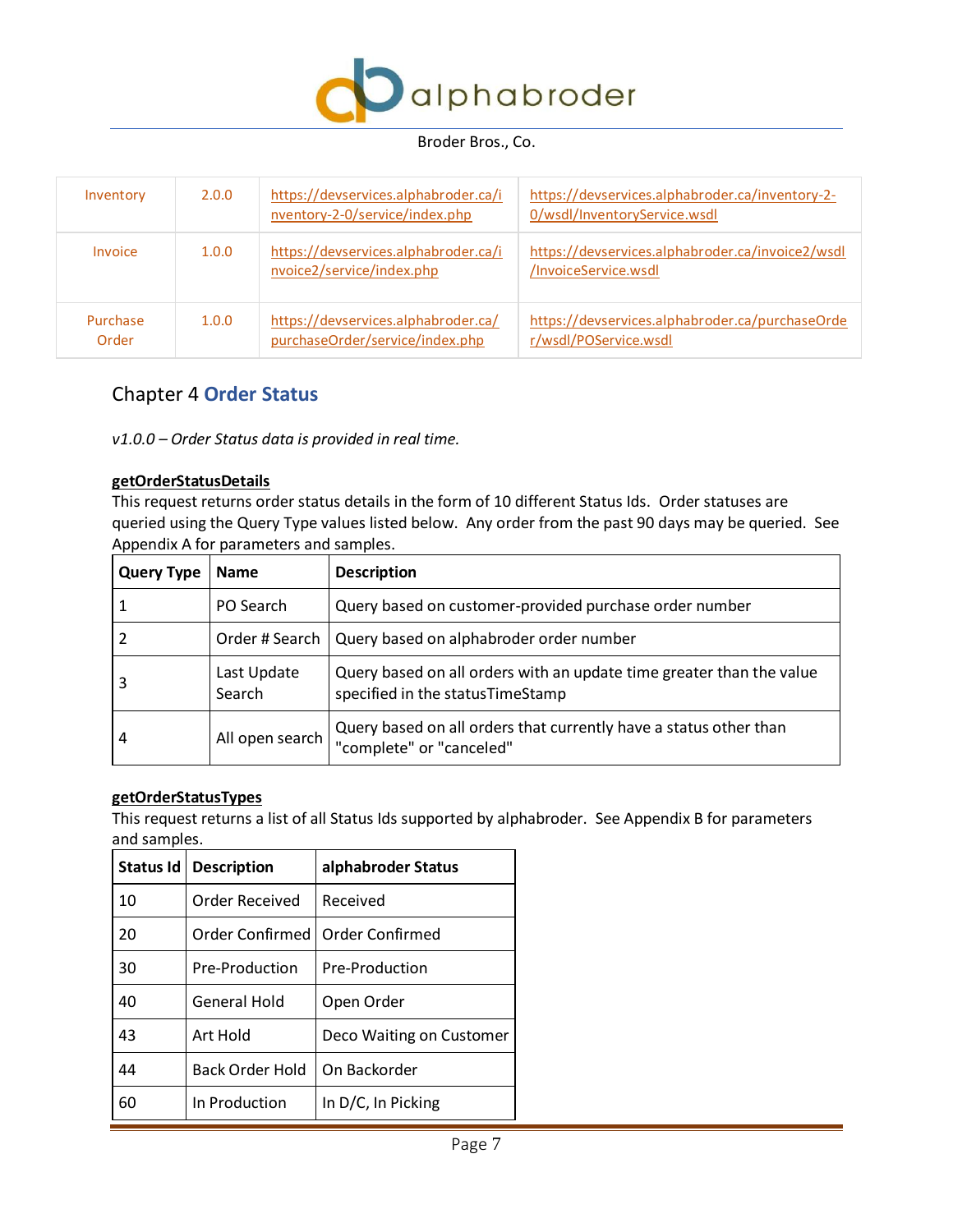

| 70 | In Storage | Ready to PU       |
|----|------------|-------------------|
| 80 | Complete   | Shipped, Invoiced |
| 99 | Canceled   | Cancelled Order   |

## <span id="page-7-0"></span>Chapter 5 **Inventory**

*v2.0.0 – Inventory data is provided hourly.*

## **getInventoryLevels**

This request returns inventory levels and future availability for queried products, broken out by size, color, and warehouse locations. Current inventory quantities, as well as future availability quantities and date estimates, are also returned. See Appendix C for parameters and samples.

## **GetFilterValues**

This request returns all available sizes and colors for a queried product. See Appendix D for parameters and samples.

## <span id="page-7-1"></span>Chapter 6 **Order Shipment Notification**

## *v1.0.0 - OSN data is provided in real time.*

## **getOrderShipmentNotification**

This request returns shipment details like tracking numbers and ship dates. Shipment details are requested using the Query Type values listed below. Any order from the past 90 days may be queried. See Appendix E for parameters and samples.

| Query<br><b>Type</b> | <b>Name</b>         | <b>Description</b>                                                                                                 |
|----------------------|---------------------|--------------------------------------------------------------------------------------------------------------------|
|                      | PO Search           | Query based on customer-provided purchase order number                                                             |
|                      | Order#<br>Search    | Query based on alphabroder assigned order number                                                                   |
| 3                    | Ship Date<br>Search | Query based on all shipments with a shipment date greater than the value<br>specified in the shipmentDateTimeStamp |

## <span id="page-7-2"></span>Chapter 7 **Product Data**

*v2.0.0 – Product Data is refreshed every 12 hours to reflect our latest updates.*

## **getProduct**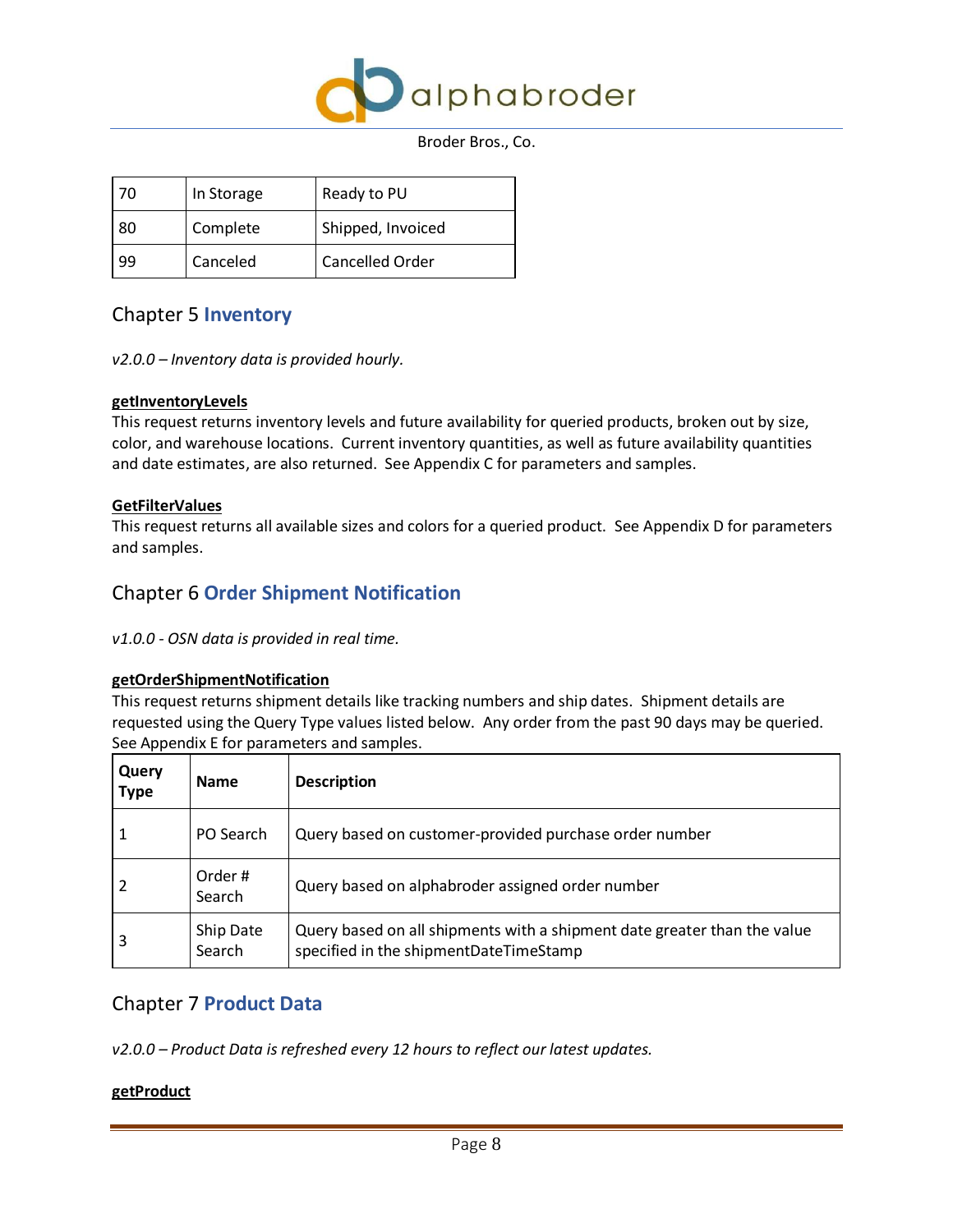

This request returns product detail data for queried products, including descriptions, categories, sizes, and colors. This service does not return pricing information. See Appendix F for parameters and samples.

## **GetProductCloseOut**

This request returns the product details for all items in Closeout status, with the same format as the getProduct service. See Appendix G for parameters and samples.

#### **GetProductSellable**

This request returns a list of all active Product and Part Ids for alphabroder. See Appendix H for parameters and samples.

#### **GetProductDateModified**

This request returns a list of Product Ids and optional Part Ids for all items which have changed since the date supplied in the request. Requests can be made up to 8 days in the past.

## <span id="page-8-0"></span>Chapter 8 **Media Content**

*v1.1.0 – Media Content data is refreshed every 12 hours to reflect our latest updates.*

#### **getMediaContent**

This request returns all media content for queried products according to the mediaType field. "Image", "Video", and "Document" are the mediaType values we support. We currently do not support the Audio mediaType request value. See Appendix I for parameters and samples.

## **getMediaDateModified**

<span id="page-8-1"></span>Not supported at this time.

## Chapter 9 **Product Pricing & Configuration**

*v1.0.0 - Pricing data is refreshed every 6 hours to reflect our latest updates.*

#### **getConfigurationAndPricing**

This request returns price and configuration data according to the priceType field outlined below. See Appendix J for parameters and samples.

|            | <b>Price Type   Description</b>                   |
|------------|---------------------------------------------------|
|            | Customer   Lowest available price including sales |
| List       | <b>MSRP</b> price                                 |
| <b>Net</b> | Not supported at this time                        |

## **getAvailableCharges**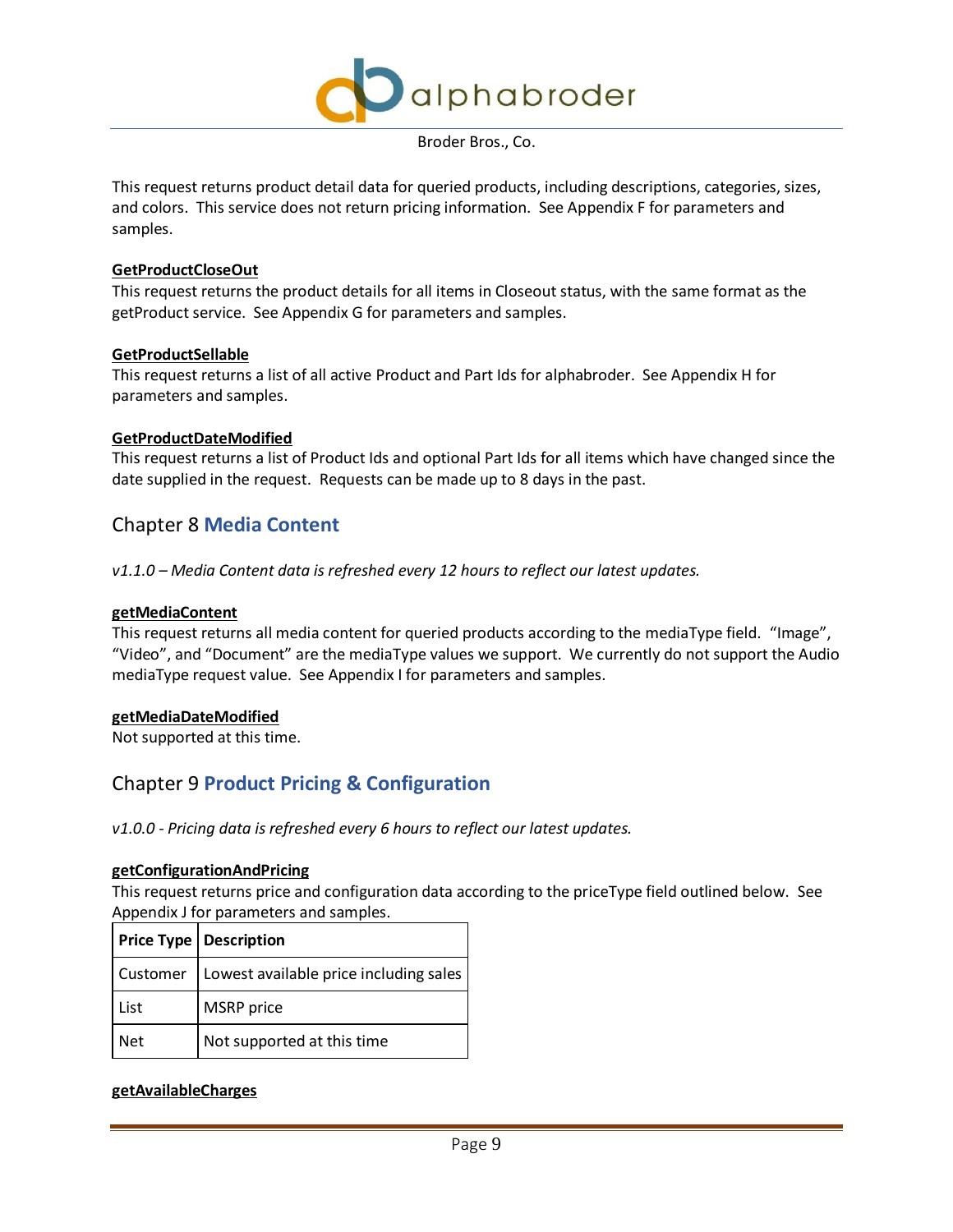

This request returns a list of charges and information on how to calculate charges. It helps populate a database of charge types and design logic to calculate charges. To query all available charges, leave the productId and partId fields blank. See Appendix K for parameters and samples.

#### **getAvailableLocations**

This request returns all supported decoration locations for queried products. See Appendix L for parameters and samples.

#### **getDecorationColors**

This request returns a list of decoration colors for queried product and location Id. See Appendix M for parameters and samples.

#### **getFobPoints**

This request returns all available warehouse and dropship locations and Ids for queried products. See Appendix N for parameters and samples.

## <span id="page-9-0"></span>Chapter 10 **Invoice**

*V1.0.0 – Invoice data is provided in real time.*

#### **getInvoices**

This request returns invoice data using one of the Query Types listed below. See Appendix O for parameters and samples.

| Query<br><b>Type</b> | <b>Name</b>                   | <b>Description</b>                                                                                                    |
|----------------------|-------------------------------|-----------------------------------------------------------------------------------------------------------------------|
|                      | PO Search                     | Search for invoices by purchase order number                                                                          |
|                      | <b>Invoice Search</b>         | Search for invoice by invoice number                                                                                  |
| 3                    | Date Search                   | Search for invoices with an invoice date specified by the requested Date                                              |
| 4                    | Available Date<br>Time Search | Search for invoices that were made available by a date time greater<br>than the value specified by availableTimeStamp |

## <span id="page-9-1"></span>Chapter 11 **Purchase Order**

*v1.0.0 – PO submissions take place in real time.*

## **sendPO**

This request is used to submit orders to alphabroder. We currently support three values in the orderType field to distinguish between blank, decorated, and sample orders, populated with "Blank", "Configured" or "Sample". For decorated orders, locationId-'105' can be used for any location not returned by getAvailableLocations. We recommend testing using our development endpoints prior to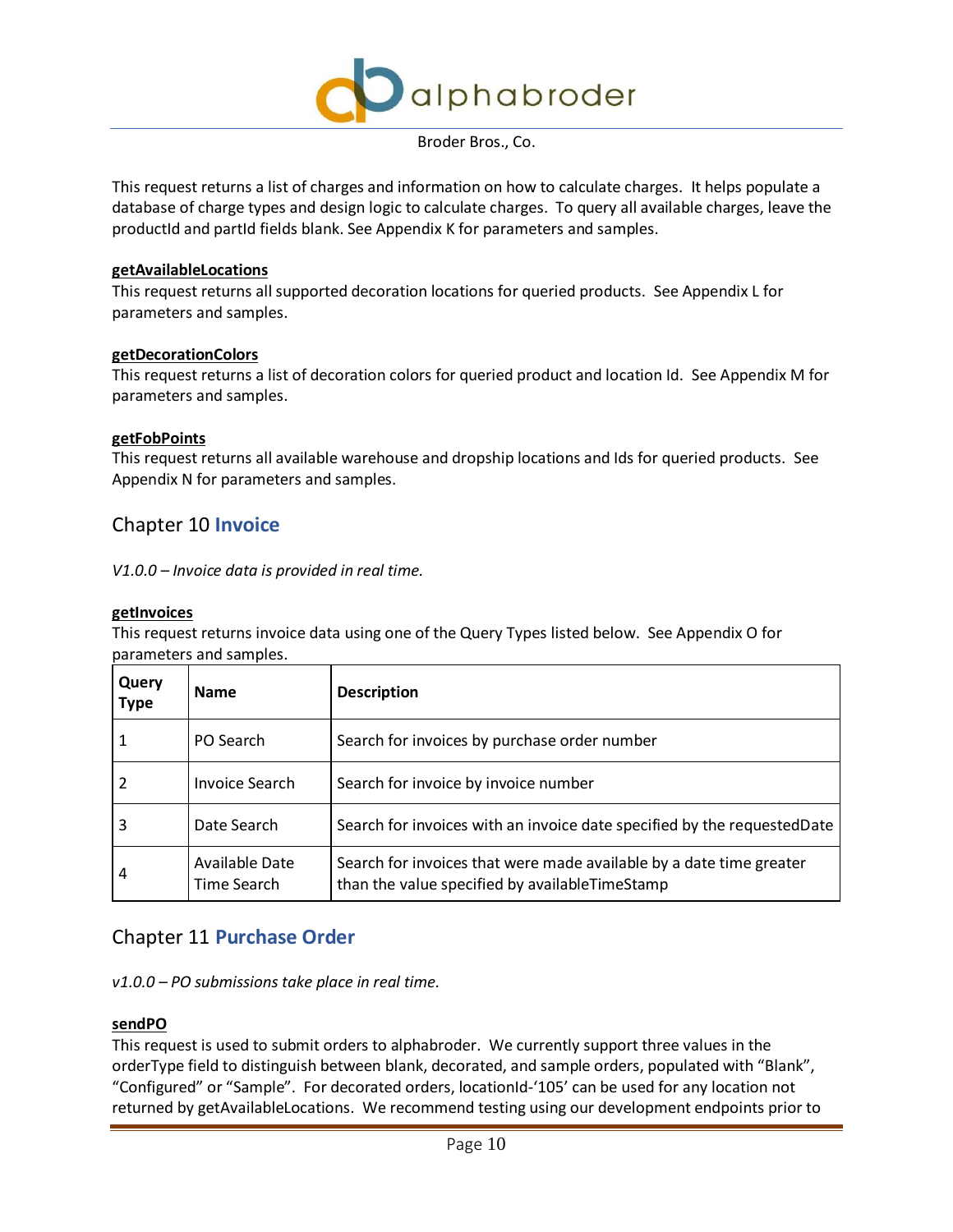

live order submission. Carrier formatting is detailed below. See Appendix P for blank parameters and samples, and Appendix Q for decorated parameters.

#### **getSupportedOrderTypes**

This request returns all valid orderType values for the sendPO service.

#### **PO Artwork Requirements:**

**Screen print-** We require vector artwork in the Pantone colors you want for your order. There will be a PMS matching fee for any colors that are not part of our standard ink palate.

**Embroidery**- We require a DST tape or a high-resolution image, that will be used to create a DST tape. Standard digitizing charges apply for DST creation.

**Heatseal**- We require vector artwork in the Pantone colors you want for your order.

When submitting a decoration order, artwork files can be submitted in the fileName and fileLocation field using any valid public image URL that matches the specific requirements of the order.

<ns2:fileName>123.png </ns2:fileName> <ns2:fileLocation> https://www.alphabroder.com</ns2:fileLocation>

#### **alphabroder Carriers**

The following is a list of common carriers to be used when submitting orders to alphabroder. Please use the Acceptable Carrier Format below in submissions. Contact us if you do not see the carrier/service level that you wanted to ship via. Please note that certain carrier/service levels do require prior approval.

| US Carriers (See Acceptable Carrier Formats Below) | <b>Description</b>       |
|----------------------------------------------------|--------------------------|
| UPS-Surface                                        | <b>UPS Ground</b>        |
| UPS-Blue                                           | UPS 2 Day                |
| UPS-Orange 3day                                    | UPS 3 Day                |
| UPS-Red                                            | UPS 1 Day                |
| UPS-RED.8:30am                                     | <b>UPS 1 Day 8:30 AM</b> |
| UPS-Sat.Dlvry.                                     | UPS Saturday             |

## **Acceptable Carrier Formats:**

<shar:FreightDetails>

 <shar:carrier>UPS-Surface</shar:carrier> </shar:FreightDetails>

 <shar:FreightDetails> <shar:carrier>UPS</shar:carrier>

<shar:service>Surface</shar:service>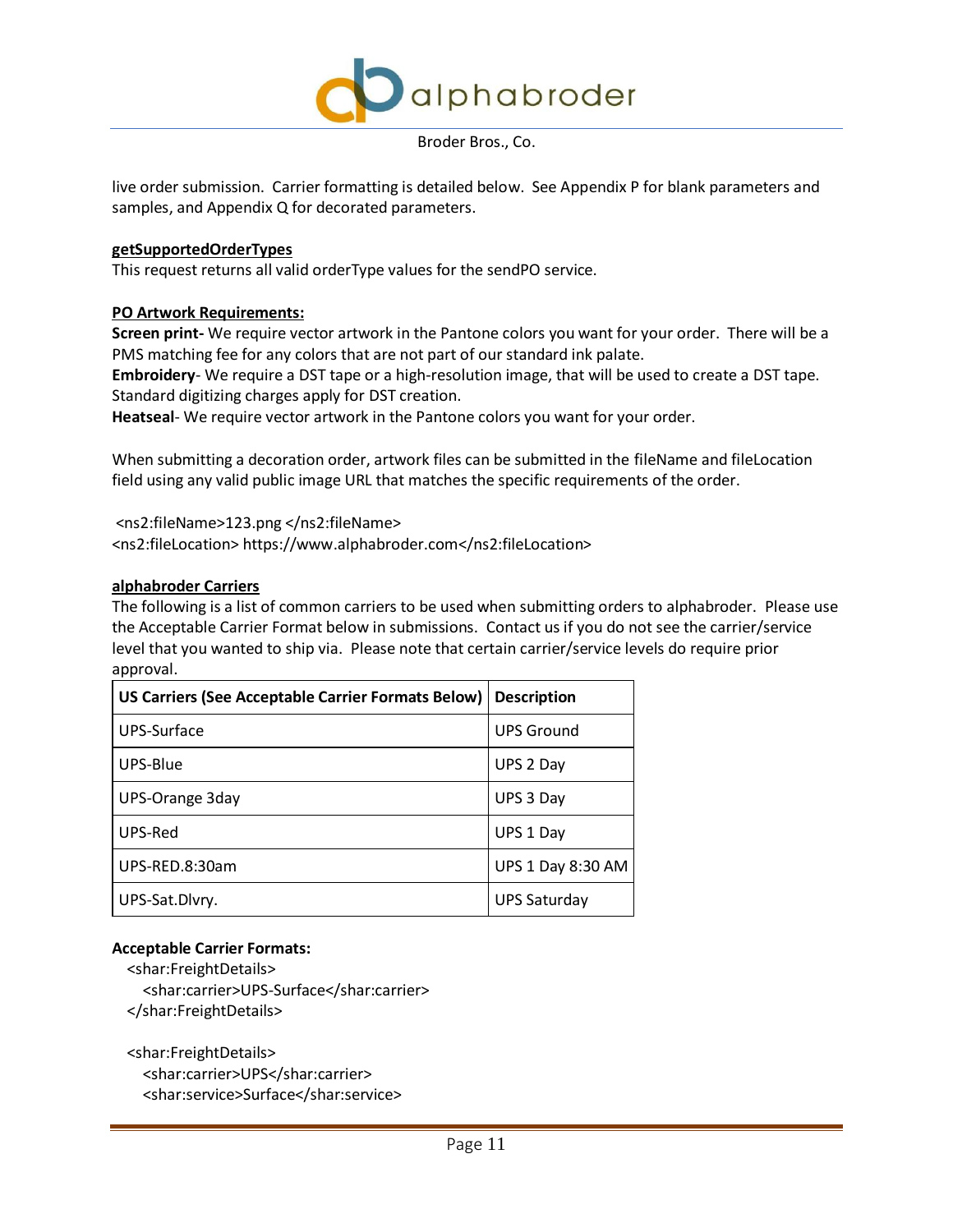

</shar:FreightDetails>

| CA Carriers (See Acceptable Carrier Formats Below)   Description |                                     |
|------------------------------------------------------------------|-------------------------------------|
| <b>UPS Standard GD</b>                                           | <b>UPS Standard Ground</b>          |
| <b>UPS EXP Saver</b>                                             | <b>UPS Express Saver</b>            |
| UPS ExpEarlyAM                                                   | <b>UPSExpress Early AM-Red 8:30</b> |
| <b>UPS Express</b>                                               | UPS Exp ND - UPS RED                |
| <b>UPS Sat Divry</b>                                             | <b>UPS Saturday Delivery</b>        |

## **Acceptable Carrier Formats:**

- <shar:FreightDetails>
- <shar:carrier>UPS Standard GD</shar:carrier>
- </shar:FreightDetails>

 <shar:FreightDetails> <shar:carrier>UPS</shar:carrier> <shar:service>Standard GD</shar:service> </shar:FreightDetails>

## **Standard Screen Print Ink Colors**

| colorid | <b>Description</b>             |
|---------|--------------------------------|
| 4927    | Black                          |
| 4928    | Blue-Reflex - Reflex Blue C    |
| 4929    | Blue-Process - Process Blue C  |
| 4930    | Teal - 327 C                   |
| 4931    | Green-Medium - 347 C           |
| 4932    | Blue-Navy - 282 C              |
| 4933    | Green-Dark - 343 C             |
| 4934    | Purple - 268 C                 |
| 4935    | Burgundy - 202 C               |
| 4936    | Gold-Bright (Metallic) - 873 C |
| 4937    | Gray - 423 C                   |
| 4938    | Silver (Metallic) - 877 C      |
| 4939    | Gold (Metallic) - 874 C        |
| 4940    | Green-Lime - 375 C             |
| 4941    | Gray - Cool Gray 4 C           |
| 4942    | Red - 199 C                    |
| 4943    | Red - 485 C                    |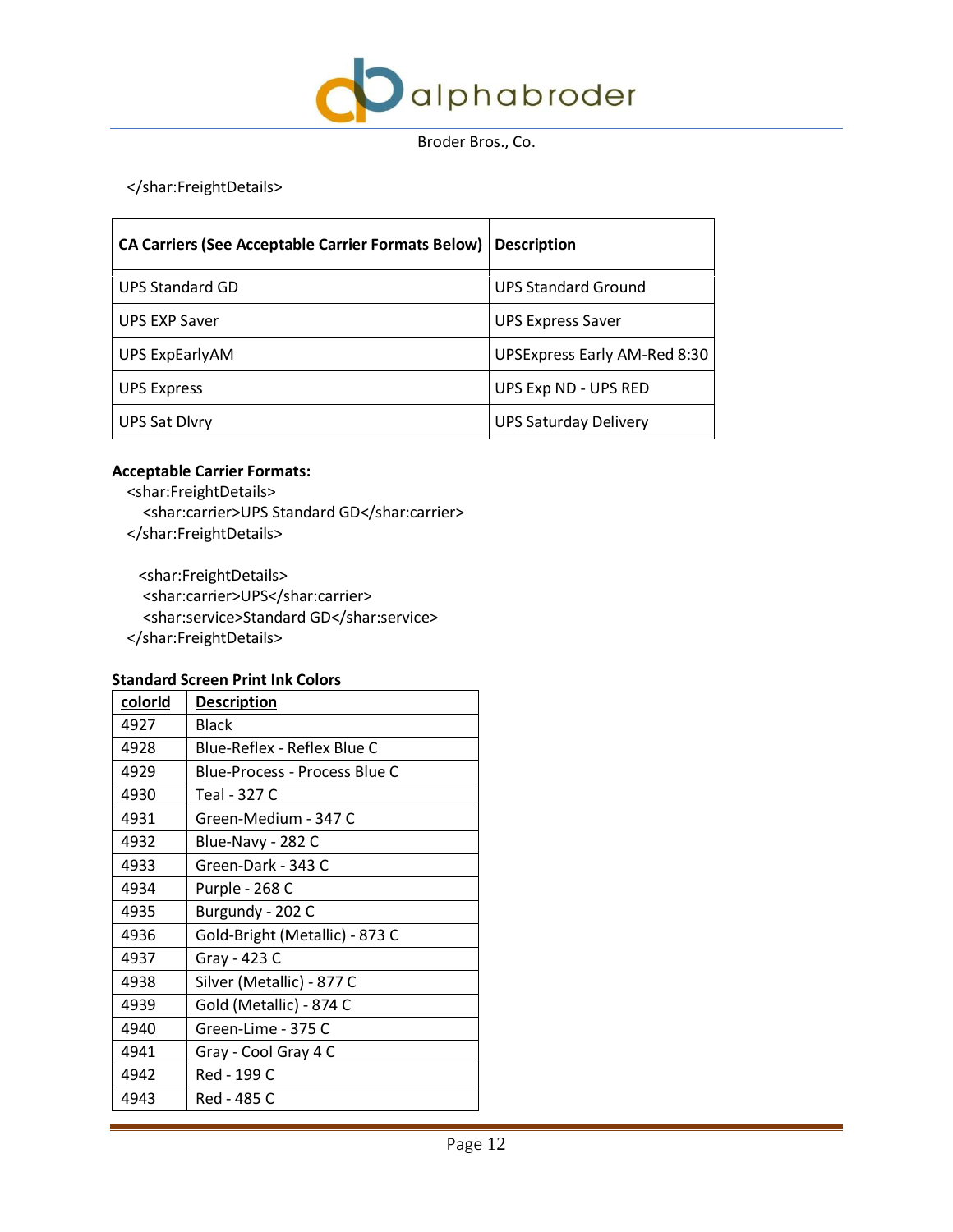

| 4944 | Pink-Hot - 225 C             |
|------|------------------------------|
| 4945 | Yellow - 102 C               |
| 4946 | Orange - 021 C               |
| 4947 | Yellow-Gold-Athletic - 123 C |
| 4948 | White                        |

## <span id="page-12-0"></span>Chapter 12 **Good to Know**

*Authentication Credentials Failed-* Ensure that you are using valid web credentials by logging into [https://alphabroder.com](https://alphabroder.com/) or for Canadian customers, [https://alphabroder.ca.](https://alphabroder.ca/) If not, you can create new credentials on our website or by reaching out to [websupport@alphabroder.com,](mailto:websupport@alphabroder.com) in the US and Canada, [canadawebsupport@alphabroder.com](mailto:canadawebsupport@alphabroder.com)

*Product Id Not Found*- A list of our active Product Ids can be found in our AllDBInfoALP\_Prod file at <https://www.alphabroder.com/product-info-list> with the heading, "Product Data Files".

*Policies.ratelimit.violation -* We ask our users to space out their requests by at least one second to pass our rate limiting standards.

## **alphabroder Definitions**

Part Id- alphabroder item numbers or GTINs (For example: B11107717) *Product Id*- alphabroder style codes (For example: G200)

## **General Error Codes**

| Code | <b>Description</b>                                                                    |
|------|---------------------------------------------------------------------------------------|
| 100  | ID (customerID) not found                                                             |
| 104  | This account is unauthorized to use this service. Please contact the service provider |
| 105  | Authentication Credentials failed                                                     |
| 110  | <b>Authentication Credentials required</b>                                            |
| 115  | wsVersion not found                                                                   |
| 120  | The following field(s) are required [Comma Delimited field names]                     |
| 125  | Not Supported: [details]                                                              |
| 130  | Product Id not found                                                                  |
| 135  | Product color not found                                                               |
| 140  | Part Id not found                                                                     |
| 145  | Part color not found                                                                  |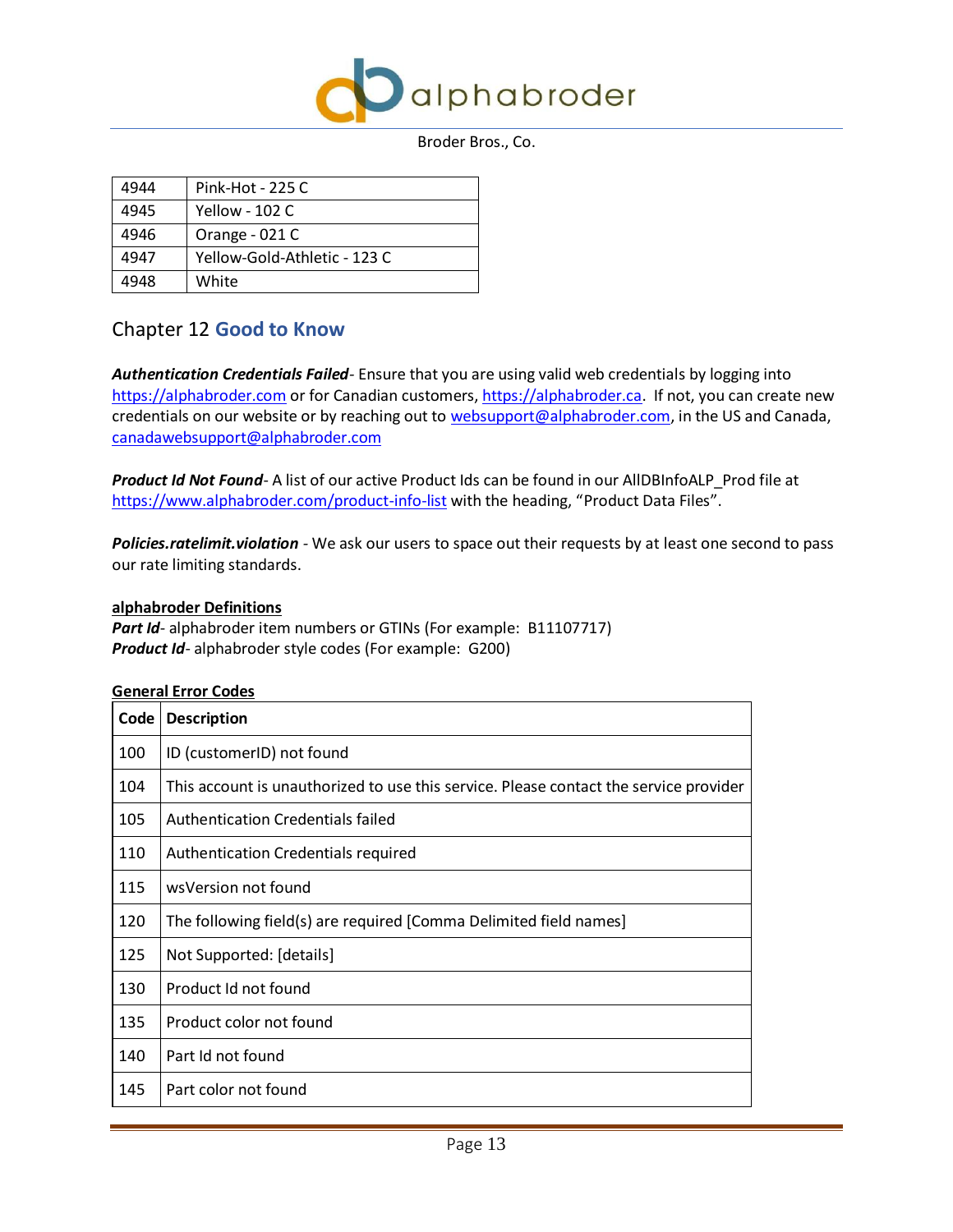

| 150 | Part size not found                                 |
|-----|-----------------------------------------------------|
| 155 | Invalid Date Format                                 |
| 160 | No Results Found                                    |
| 999 | General Error - Contact the System Service Provider |

## <span id="page-13-0"></span>Chapter 13 **Who to Contact**

General questions regarding your account including pricing, freight, and carriers should continue to be directed to your salesperson or customer service agent. If you require assistance creating an account on our website, username/password assistance, or general website questions, in the U.S, please contact [websupport@alphabroder.com](mailto:websupport@alphabroder.com) and in Canad[a canadawebsupport@alphabroder.com.](mailto:canadawebsupport@alphabroder.com) Questions regarding images should be directed to [images@alphabroder.com.](mailto:images@alphabroder.com) Technical questions with any of the services, to be added or removed from our email distribution list, please contact [edisupport@alphabroder.com.](mailto:edisupport@alphabroder.com)

## <span id="page-13-1"></span>**Appendices**

## <span id="page-13-2"></span>**Appendix A**

## **getOrderStatusDetails Parameters**

| <b>Object</b>                | <b>Field</b>     | <b>Example</b> |
|------------------------------|------------------|----------------|
| GetOrderStatusDetailsRequest | wsVersion        | 1.0.0          |
| GetOrderStatusDetailsRequest | id               | yourweblogin   |
| GetOrderStatusDetailsRequest | password         | yourwebpw      |
| GetOrderStatusDetailsRequest | queryType        | 1              |
| GetOrderStatusDetailsRequest | referenceNumber  | 3403479        |
| GetOrderStatusDetailsRequest | statusTimeStamp* | 2020-01-06     |

*(Field marked with \* are optional)*

## **getOrderStatusDetails Sample Request**

<soapenv:Envelope xmlns:soapenv=["http://schemas.xmlsoap.org/soap/envelope/"](http://schemas.xmlsoap.org/soap/envelope/) xmlns:ns=["http://www.promostandards.org/WSDL/OrderStatusService/1.0.0/"](http://www.promostandards.org/WSDL/OrderStatusService/1.0.0/)> <soapenv:Header/> <soapenv:Body> <ns:GetOrderStatusDetailsRequest> <ns:wsVersion>1.0.0</ns:wsVersion> <ns:id>XXXXX</ns:id>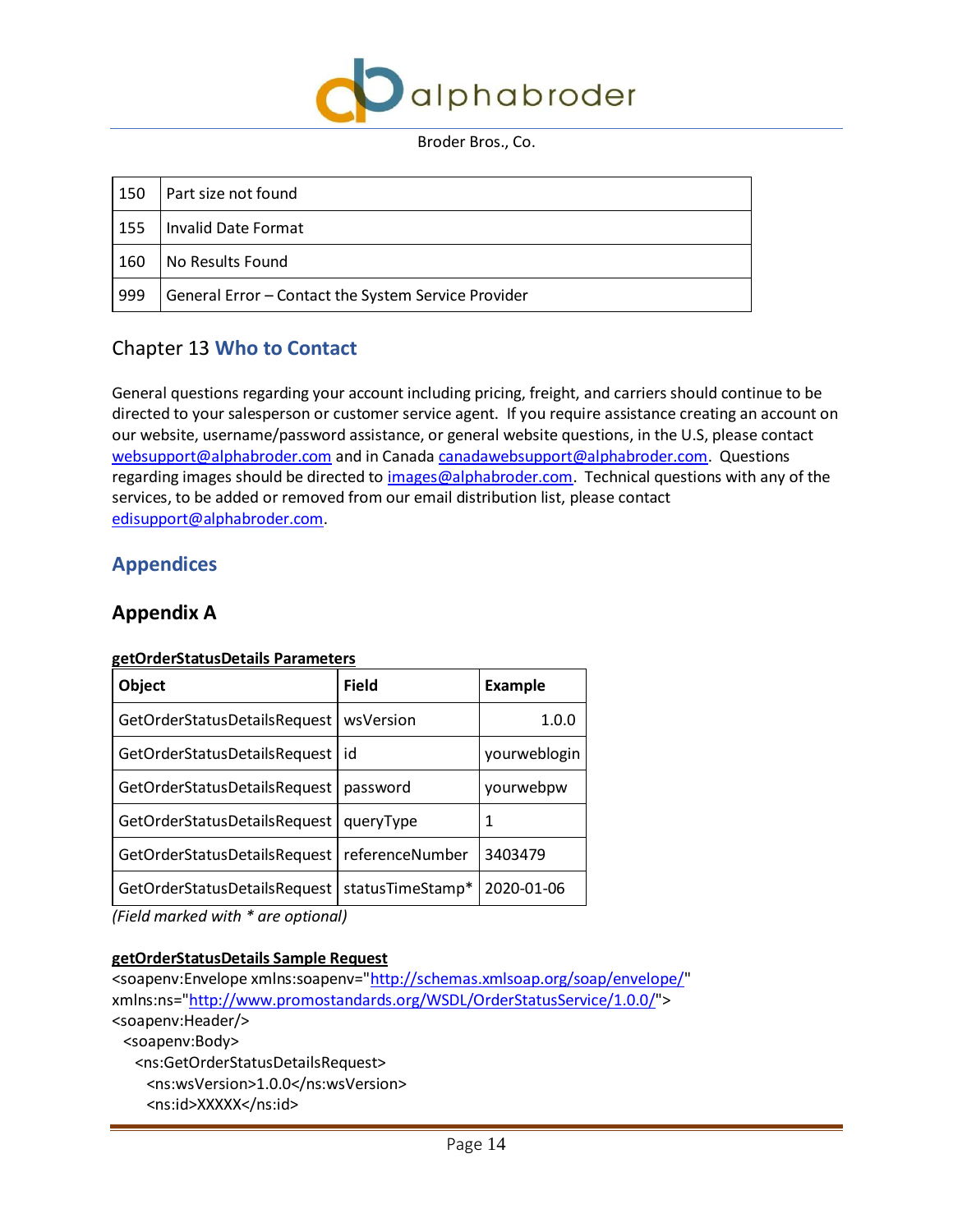

 <ns:password>XXXXX</ns:password> <ns:queryType>1</ns:queryType> <ns:referenceNumber>2367374</ns:referenceNumber> <ns:statusTimeStamp></ns:statusTimeStamp> </ns:GetOrderStatusDetailsRequest> </soapenv:Body> </soapenv:Envelope>

# <span id="page-14-0"></span>**Appendix B**

## **getOrderStatusTypes Parameters**

| <b>Object</b>                                     | <b>Field</b> | Example      |
|---------------------------------------------------|--------------|--------------|
| GetOrderStatusTypesRequest   wsVersion            |              | 1.0.0        |
| GetOrderStatusTypesRequest   id                   |              | yourweblogin |
| GetOrderStatusTypesRequest   password   yourwebpw |              |              |

## **getOrderStatusDetails Sample Request**

<soapenv:Envelope xmlns:soapenv=["http://schemas.xmlsoap.org/soap/envelope/"](http://schemas.xmlsoap.org/soap/envelope/) xmlns:ns=["http://www.promostandards.org/WSDL/OrderStatusService/1.0.0/"](http://www.promostandards.org/WSDL/OrderStatusService/1.0.0/)> <soapenv:Header/> <soapenv:Body> <ns:GetOrderStatusTypesRequest> <ns:wsVersion>1.0.0</ns:wsVersion> <ns:id>XXXXX</ns:id> <ns:password>XXXXX</ns:password> </ns:GetOrderStatusTypesRequest> </soapenv:Body> </soapenv:Envelope>

# <span id="page-14-1"></span>**Appendix C**

## **getInventoryLevels Parameters**

| <b>Object</b> | <b>Field</b>            | <b>Example</b>            |
|---------------|-------------------------|---------------------------|
|               | Request   wsVersion     | 2.0.0                     |
| Request   id  |                         | yourweblogin              |
| Request       | password                | yourwebpw                 |
| Request       | productID               | 29M                       |
|               | Request   productIDtype | Supplier (or Distributor) |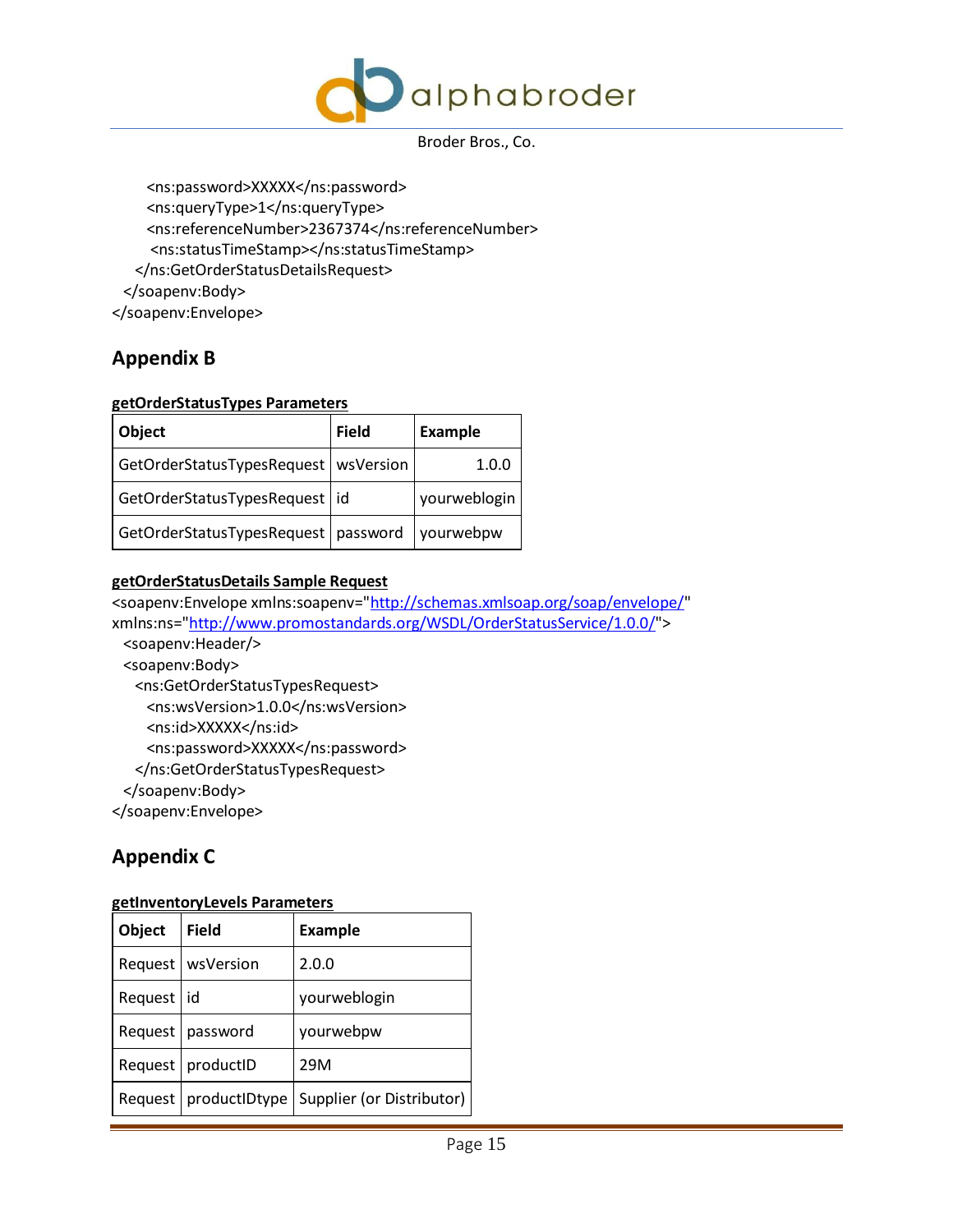

#### **getInventoryLevels Sample Request**

<soapenv:Envelope xmlns:soapenv=["http://schemas.xmlsoap.org/soap/envelope/"](http://schemas.xmlsoap.org/soap/envelope/) xmlns:ns=["http://www.promostandards.org/WSDL/Inventory/2.0.0/"](http://www.promostandards.org/WSDL/Inventory/2.0.0/) xmlns:shar=["http://www.promostandards.org/WSDL/Inventory/2.0.0/SharedObjects/"](http://www.promostandards.org/WSDL/Inventory/2.0.0/SharedObjects/)> <soapenv:Header/> <soapenv:Body> <ns:GetInventoryLevelsRequest> <shar:wsVersion>2.0.0</shar:wsVersion> <shar:id>XXXXX</shar:id> <shar:password>XXXXX</shar:password> <shar:productId>g200</shar:productId> </ns:GetInventoryLevelsRequest> </soapenv:Body> </soapenv:Envelope>

## <span id="page-15-0"></span>**Appendix D**

#### **GetFilterValues Parameters**

| <b>Object</b>          | <b>Field</b>  | <b>Example</b> |
|------------------------|---------------|----------------|
| GetFilterValuesRequest | wsVersion     | 2.0.0          |
| GetFilterValuesRequest | id            | yourweblogin   |
| GetFilterValuesRequest | password      | yourwebpw      |
| GetFilterValuesRequest | productID     | 29M            |
| GetFilterValuesRequest | productIDtype | Supplier       |

## **GetFilterValues Sample Request**

<soapenv:Envelope xmlns:soapenv=["http://schemas.xmlsoap.org/soap/envelope/"](http://schemas.xmlsoap.org/soap/envelope/) xmlns:ns=["http://www.promostandards.org/WSDL/Inventory/2.0.0/"](http://www.promostandards.org/WSDL/Inventory/2.0.0/) xmlns:shar=["http://www.promostandards.org/WSDL/Inventory/2.0.0/SharedObjects/"](http://www.promostandards.org/WSDL/Inventory/2.0.0/SharedObjects/)> <soapenv:Header/> <soapenv:Body> <ns:GetFilterValuesRequest> <shar:wsVersion>2.0.0</shar:wsVersion> <shar:id>XXXXX</shar:id> <!--Optional:--> <shar:password>XXXXX</shar:password> <shar:productId>d100</shar:productId> </ns:GetFilterValuesRequest> </soapenv:Body> </soapenv:Envelope>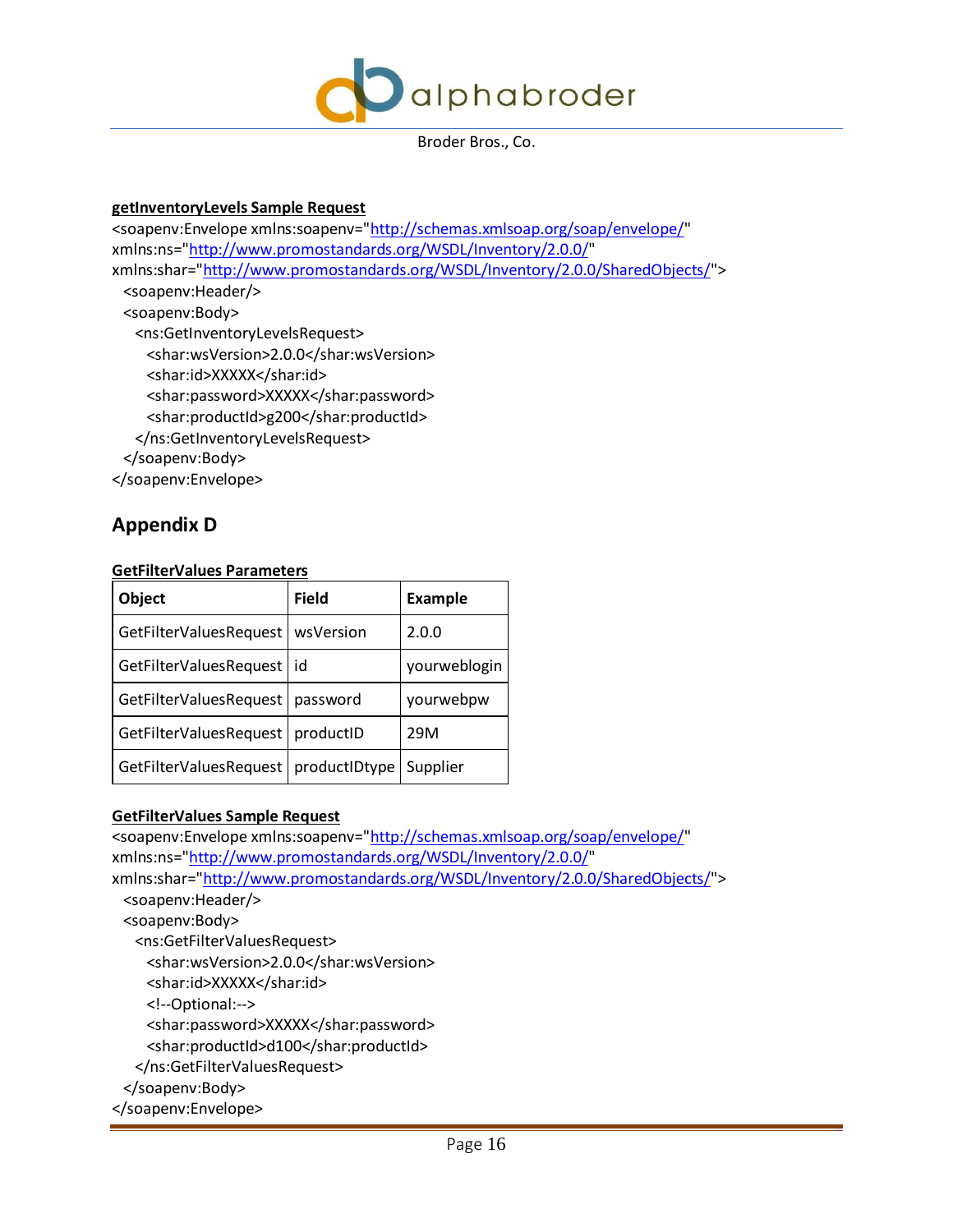

# <span id="page-16-0"></span>**Appendix E**

## **getOrderShipmentNotification Parameters**

| <b>Object</b>                                         | <b>Field</b>          | <b>Example</b> |
|-------------------------------------------------------|-----------------------|----------------|
| GetOrderShipmentNotificationRequest                   | wsVersion             | 1.0.0          |
| GetOrderShipmentNotificationRequest   id              |                       | yourweblogin   |
| GetOrderShipmentNotificationRequest                   | password              | yourwebpw      |
| GetOrderShipmentNotificationRequest                   | queryType             | 2              |
| GetOrderShipmentNotificationRequest   referenceNumber |                       | 1234567        |
| GetOrderShipmentNotificationRequest                   | shipmentDateTimeStamp | 2019-12-23     |

*(Field marked with \* are optional)*

## **getOrderShipmentNotification Sample Request**

<soapenv:Envelope xmlns:soapenv=["http://schemas.xmlsoap.org/soap/envelope/"](http://schemas.xmlsoap.org/soap/envelope/) xmlns:ns=["http://www.promostandards.org/WSDL/OrderShipmentNotificationService/1.0.0/"](http://www.promostandards.org/WSDL/OrderShipmentNotificationService/1.0.0/) xmlns:shar=["http://www.promostandards.org/WSDL/OrderShipmentNotificationService/1.0.0/SharedO](http://www.promostandards.org/WSDL/OrderShipmentNotificationService/1.0.0/SharedObjects/) [bjects/"](http://www.promostandards.org/WSDL/OrderShipmentNotificationService/1.0.0/SharedObjects/)> <soapenv:Header/>

```
 <soapenv:Body>
    <ns:GetOrderShipmentNotificationRequest>
     <shar:wsVersion>1.0.0</shar:wsVersion>
     <ns:id>XXXXX</ns:id>
     <ns:password>XXXXX</ns:password>
     <ns:queryType>1</ns:queryType>
     <!--Optional:-->
     <ns:referenceNumber>4695564</ns:referenceNumber>
     <!--Optional:-->
    </ns:GetOrderShipmentNotificationRequest>
  </soapenv:Body>
</soapenv:Envelope>
```
## <span id="page-16-1"></span>**Appendix F**

## **getProduct Parameters**

| Object                        | <b>Field</b> | Example      |
|-------------------------------|--------------|--------------|
| GetProductRequest   wsVersion |              | 2.0.0        |
| GetProductRequest id          |              | yourweblogin |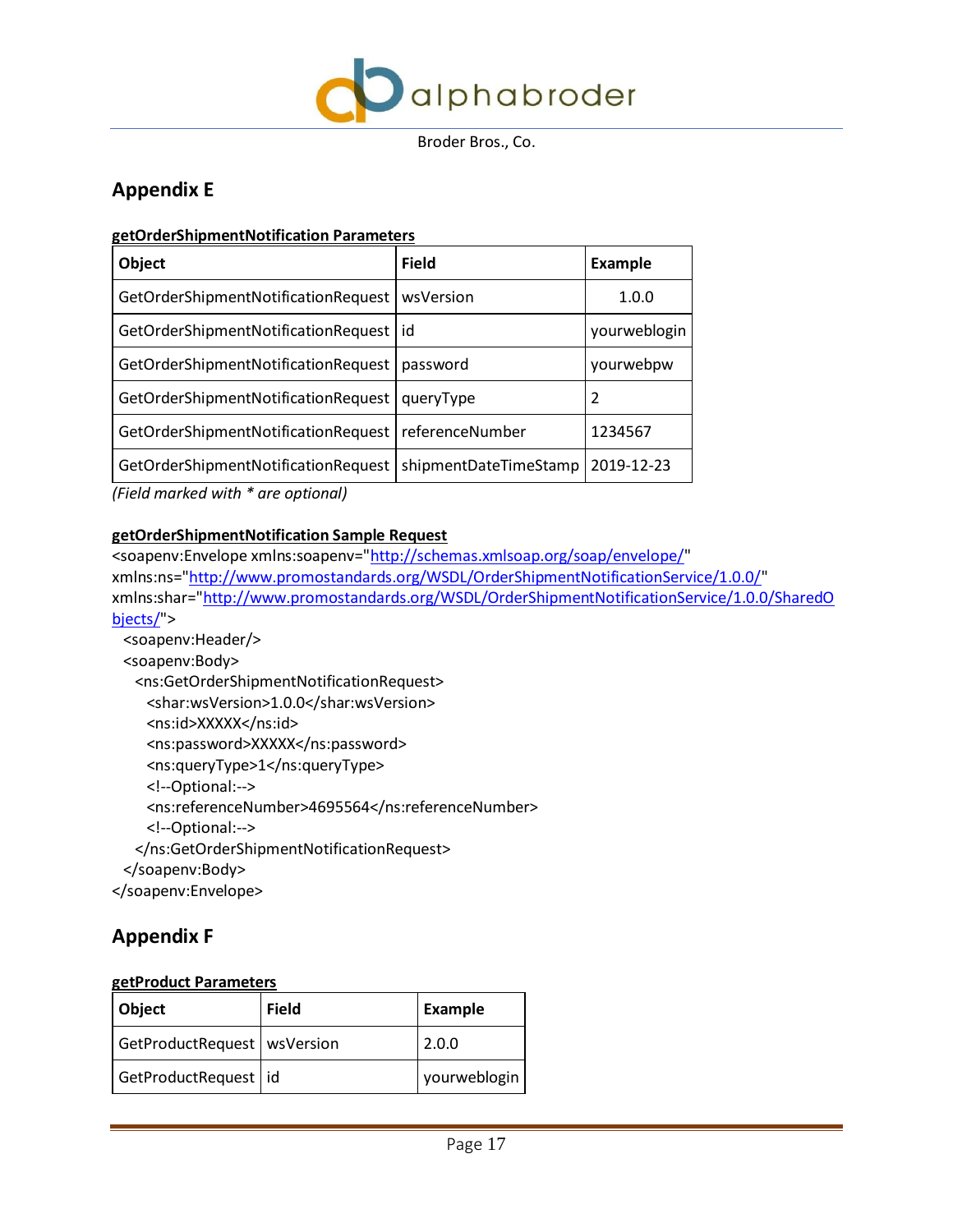

| <b>GetProductRequest</b> | password                    | yourwebpw    |
|--------------------------|-----------------------------|--------------|
| <b>GetProductRequest</b> | <i>localizationCountry</i>  | US           |
| <b>GetProductRequest</b> | <i>localizationLanguage</i> | en           |
| <b>GetProductRequest</b> | productId                   | g200         |
| GetProductRequest        | partid*                     | B11107BN6    |
| GetProductRequest        | colorName*                  | <b>Black</b> |
| <b>GetProductRequest</b> | ApparelSizeArray*           |              |
| ApparelSize              | apparelStyle*               | Mens         |
| ApparelSize              | labelSize*                  | S            |

*(Field marked with \* are optional)*

*ProductId represents the alphabroder style number PartId represents the alphabroder item number (SKU number)*

## **getProduct Sample Request**

<soapenv:Envelope xmlns:soapenv=["http://schemas.xmlsoap.org/soap/envelope/"](http://schemas.xmlsoap.org/soap/envelope/) xmlns:ns=["http://www.promostandards.org/WSDL/ProductDataService/2.0.0/"](http://www.promostandards.org/WSDL/ProductDataService/2.0.0/) xmlns:shar=["http://www.promostandards.org/WSDL/ProductDataService/2.0.0/SharedObjects/"](http://www.promostandards.org/WSDL/ProductDataService/2.0.0/SharedObjects/)> <soapenv:Header/> <soapenv:Body> <ns:GetProductRequest> <shar:wsVersion>2.0.0</shar:wsVersion> <shar:id>XXXXX</shar:id> <shar:password>XXXXXX</shar:password> <shar:localizationCountry>US</shar:localizationCountry> <shar:localizationLanguage>en</shar:localizationLanguage> <shar:productId>G200</shar:productId> <shar:partId></shar:partId> </ns:GetProductRequest> </soapenv:Body> </soapenv:Envelope>

# <span id="page-17-0"></span>**Appendix G**

## **GetProductCloseOut Parameters**

| Object                                        | <b>Field</b> | Example      |
|-----------------------------------------------|--------------|--------------|
| GetProductCloseOutRequest   wsVersion   2.0.0 |              |              |
| GetProductCloseOutRequest   id                |              | yourweblogin |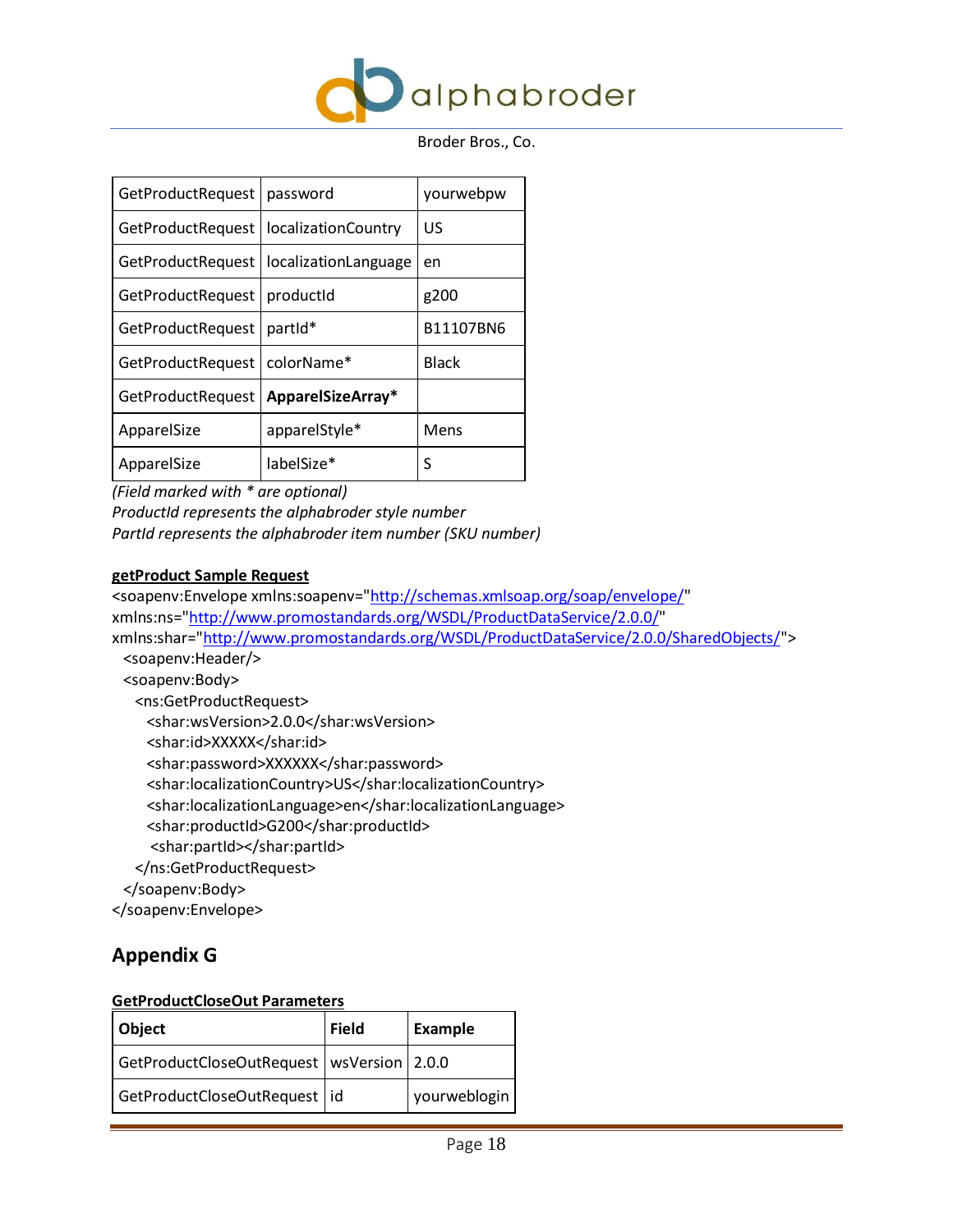

GetProductCloseOutRequest | password | yourwebpw

## **GetProductCloseOut Sample Request**

```
<soapenv:Envelope xmlns:soapenv="http://schemas.xmlsoap.org/soap/envelope/" 
xmlns:ns="http://www.promostandards.org/WSDL/ProductDataService/2.0.0/" 
xmlns:shar="http://www.promostandards.org/WSDL/ProductDataService/2.0.0/SharedObjects/">
  <soapenv:Header/>
  <soapenv:Body>
    <ns:GetProductCloseOutRequest>
     <shar:wsVersion>2.0.0</shar:wsVersion>
    <shar:id>XXXXX</shar:id>
    <shar:password>XXXXX</shar:password>
    </ns:GetProductCloseOutRequest>
  </soapenv:Body>
```
<span id="page-18-0"></span></soapenv:Envelope>

## **Appendix H**

## **GetProductSellable Parameters**

| <b>Object</b>             | Field      | <b>Example</b> |
|---------------------------|------------|----------------|
| GetProductSellableRequest | wsVersion  | 2.0.0          |
| GetProductSellableRequest | id         | yourweblogin   |
| GetProductSellableRequest | password   | yourwebpw      |
| GetProductSellableRequest | productid* | G500           |
| GetProductSellableRequest | partId*    | 0914204A3      |
| GetProductSellableRequest | isSellable | <b>TRUE</b>    |

## **GetProductSellable Sample Request**

```
<soapenv:Envelope xmlns:soapenv="http://schemas.xmlsoap.org/soap/envelope/" 
xmlns:ns="http://www.promostandards.org/WSDL/ProductDataService/2.0.0/" 
xmlns:shar="http://www.promostandards.org/WSDL/ProductDataService/2.0.0/SharedObjects/">
  <soapenv:Header/>
  <soapenv:Body>
    <ns:GetProductSellableRequest>
     <shar:wsVersion>2.0.0</shar:wsVersion>
     <shar:id>XXXXX</shar:id> 
    <shar:password>XXXXX</shar:password>
     <shar:productId></shar:productId>
     <shar:partId>g200</shar:partId>
```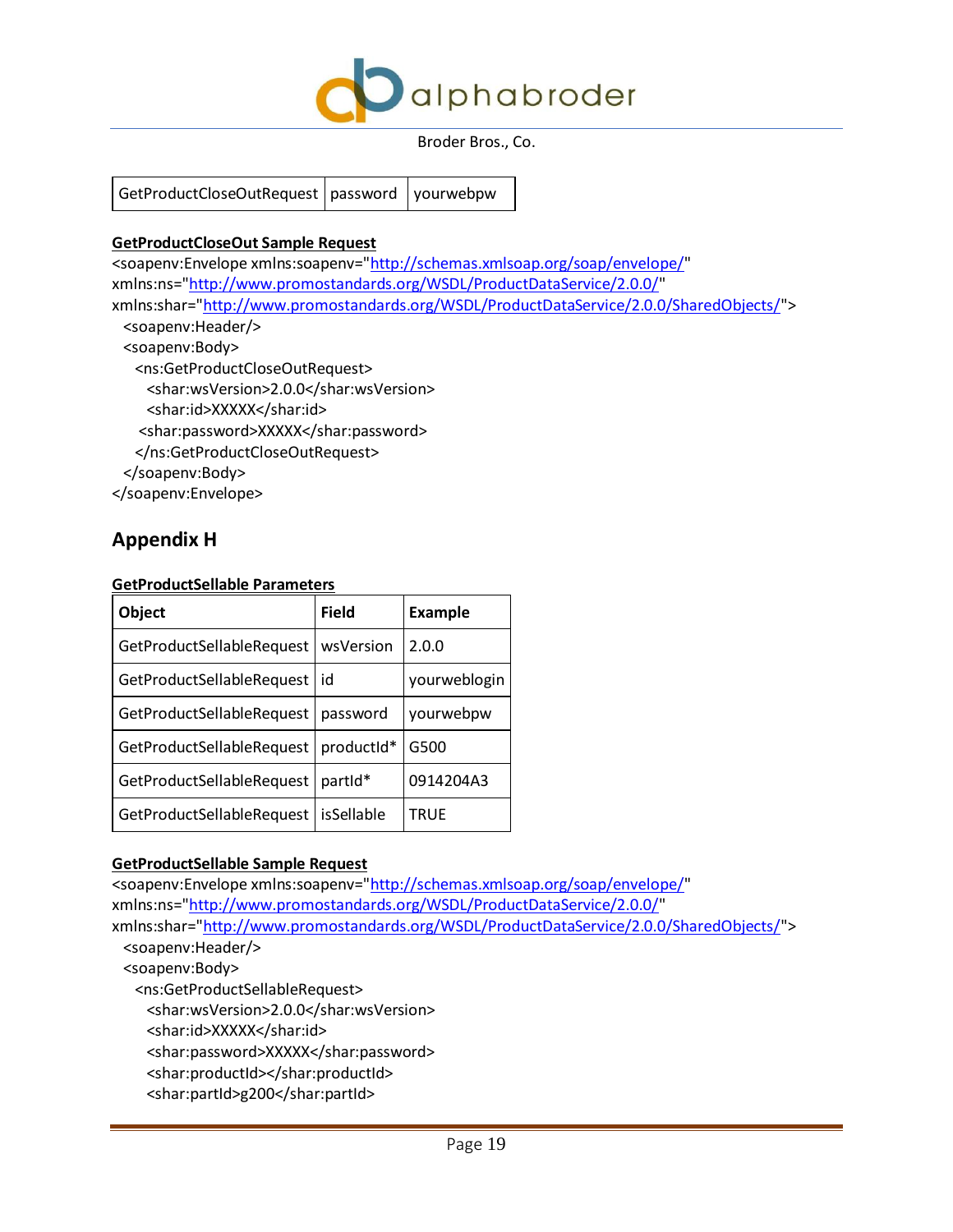

 <shar:isSellable>True</shar:isSellable> </ns:GetProductSellableRequest> </soapenv:Body> </soapenv:Envelope>

# <span id="page-19-0"></span>**Appendix I**

## **getMediaContent Parameters**

| Field       | <b>Example</b> |
|-------------|----------------|
| wsVersion   | 1.1.0          |
| id          | yourweblogin   |
| password    | yourwebpw      |
| cultureName | en-US          |
| mediaType   | Image          |
| productid   | g200           |
| partid*     | B11107000      |
|             |                |

*(Field marked with \* are optional)*

## **getMediaContent Sample Request**

```
"http://schemas.xmlsoap.org/soap/envelope/"
xmlns:ns="http://www.promostandards.org/WSDL/MediaService/1.0.0/" 
xmlns:shar="http://www.promostandards.org/WSDL/MediaService/1.0.0/SharedObjects/">
  <soapenv:Header/>
  <soapenv:Body>
   <ns:GetMediaContentRequest>
     <shar:wsVersion>1.1.0</shar:wsVersion>
     <shar:id>XXXXX</shar:id>
    <shar:password>XXXXX</shar:password>
     <shar:cultureName>en-US</shar:cultureName>
     <shar:mediaType>Image</shar:mediaType>
     <shar:productId>d100</shar:productId>
  </ns:GetMediaContentRequest>
  </soapenv:Body>
</soapenv:Envelope>
```
# <span id="page-19-1"></span>**Appendix J**

## **getConfigurationAndPricing Parameters**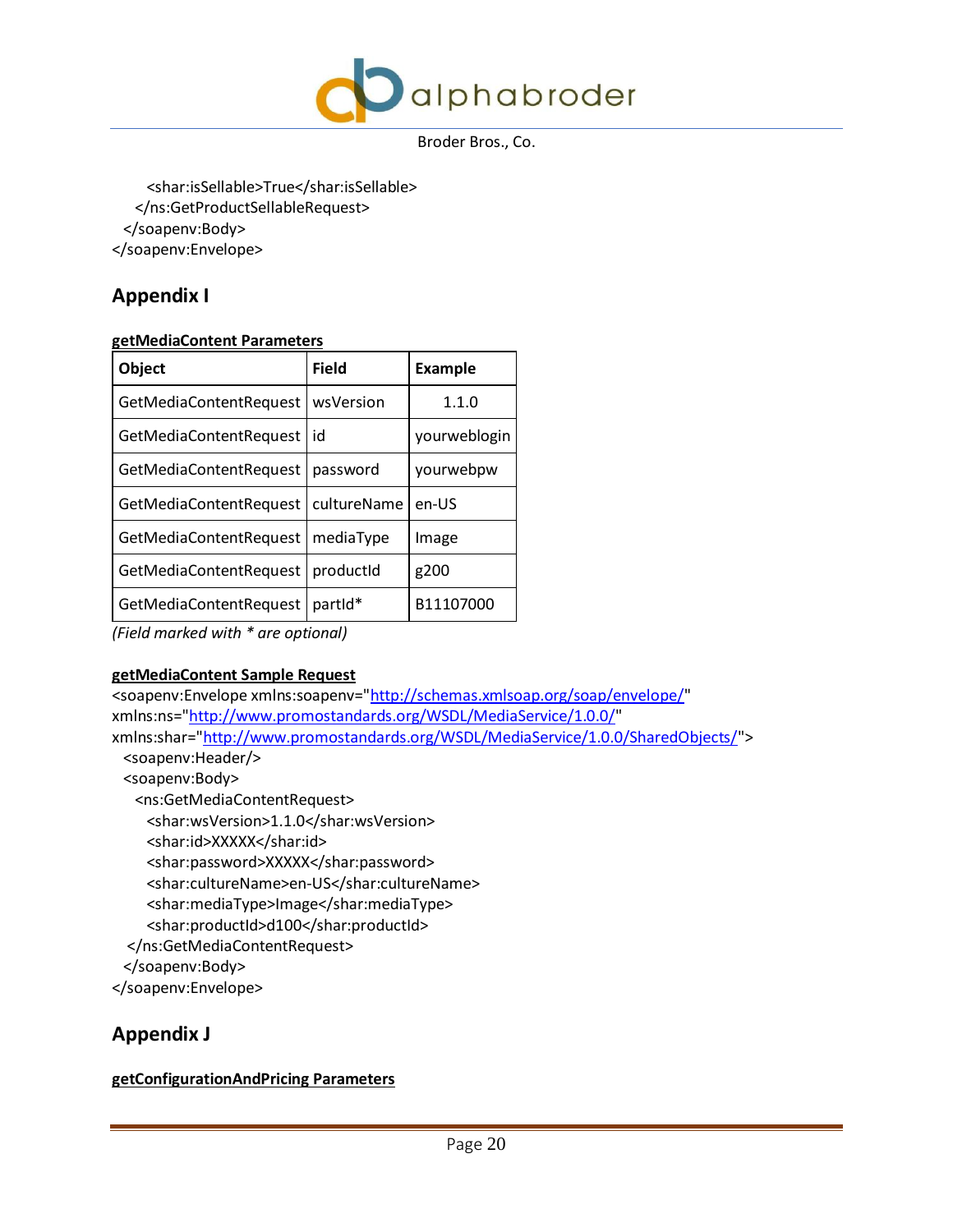

| <b>Object</b>                     | <b>Field</b>               | <b>Example</b>       |
|-----------------------------------|----------------------------|----------------------|
| GetConfigurationAndPricingRequest | wsVersion                  | 1.0.0                |
| GetConfigurationAndPricingRequest | id                         | yourweblogin         |
| GetConfigurationAndPricingRequest | password                   | yourwebpw            |
| GetConfigurationAndPricingRequest | productid                  | G500                 |
| GetConfigurationAndPricingRequest | partId*                    | 0914204A3            |
| GetConfigurationAndPricingRequest | currency                   | <b>USD</b>           |
| GetConfigurationAndPricingRequest | fobld                      | <b>CC</b>            |
| GetConfigurationAndPricingRequest | priceType                  | Customer (List, Net) |
| GetConfigurationAndPricingRequest | <i>localizationCountry</i> | US                   |
| GetConfigurationAndPricingRequest | localizationLanguage       | en                   |
| GetConfigurationAndPricingRequest | configurationType          | Decorated (Blank)    |

*(Field marked with \* are optional)*

## **getConfigurationAndPricing Sample Request**

| <soapenv:envelope <="" th="" xmlns:soapenv="http://schemas.xmlsoap.org/soap/envelope/"></soapenv:envelope> |
|------------------------------------------------------------------------------------------------------------|
| xmlns:ns="http://www.promostandards.org/WSDL/PricingAndConfiguration/1.0.0/"                               |
| xmlns:shar="http://www.promostandards.org/WSDL/PricingAndConfiguration/1.0.0/SharedObjects/">              |
| <soapenv:header></soapenv:header>                                                                          |
| <soapenv:body></soapenv:body>                                                                              |
| <ns:getconfigurationandpricingrequest></ns:getconfigurationandpricingrequest>                              |
| <shar:wsversion>1.0.0</shar:wsversion>                                                                     |
| <shar:id>XXXXX</shar:id>                                                                                   |
| <shar:password>XXXXX</shar:password>                                                                       |
| <shar:productid>d100</shar:productid>                                                                      |
| <shar:partid></shar:partid>                                                                                |
| <shar:currency>USD</shar:currency>                                                                         |
| <shar:fobid>CC</shar:fobid>                                                                                |
| <shar:pricetype>Customer</shar:pricetype>                                                                  |
| <shar:localizationcountry>US</shar:localizationcountry>                                                    |
| <shar:localizationlanguage>en</shar:localizationlanguage>                                                  |
| <shar:configurationtype>Blank</shar:configurationtype>                                                     |
|                                                                                                            |
|                                                                                                            |
|                                                                                                            |
|                                                                                                            |

# <span id="page-20-0"></span>**Appendix K**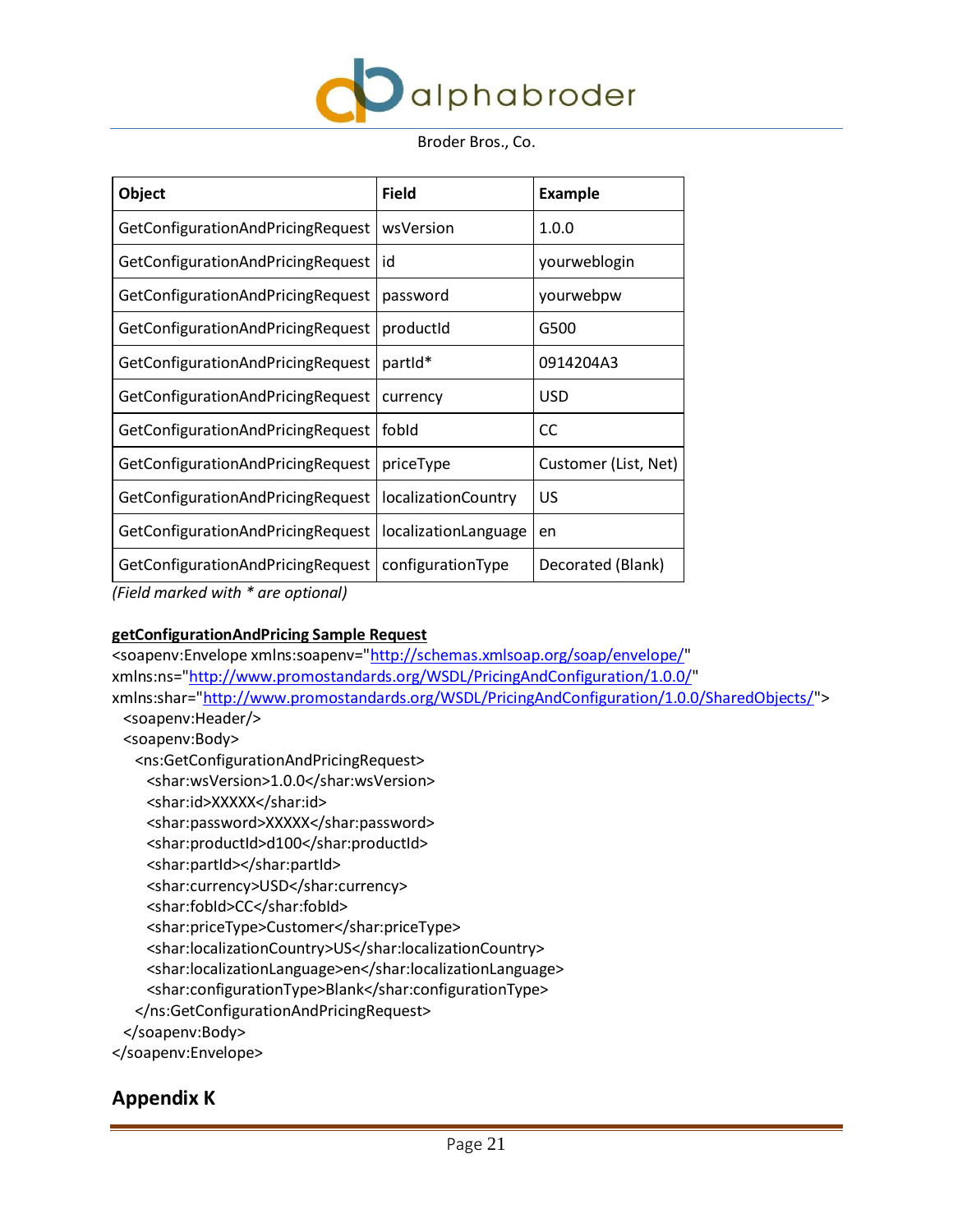

#### **getAvailableCharges Parameters**

| <b>Object</b>                     | <b>Field</b>                | <b>Example</b> |
|-----------------------------------|-----------------------------|----------------|
| <b>GetAvailableChargesRequest</b> | wsVersion                   | 1.0.0          |
| GetAvailableChargesRequest        | id                          | yourweblogin   |
| GetAvailableChargesRequest        | password                    | yourwebpw      |
| GetAvailableChargesRequest        | productid                   | G500           |
| GetAvailableChargesRequest        | partid*                     | B11107000      |
| <b>GetAvailableChargesRequest</b> | localizationCountry         | US             |
| GetAvailableChargesRequest        | <i>localizationLanguage</i> | en             |

## **getAvailableCharges Sample Request**

<soapenv:Envelope xmlns:soapenv=["http://schemas.xmlsoap.org/soap/envelope/"](http://schemas.xmlsoap.org/soap/envelope/) xmlns:ns=["http://www.promostandards.org/WSDL/PricingAndConfiguration/1.0.0/"](http://www.promostandards.org/WSDL/PricingAndConfiguration/1.0.0/) xmlns:shar=["http://www.promostandards.org/WSDL/PricingAndConfiguration/1.0.0/SharedObjects/"](http://www.promostandards.org/WSDL/PricingAndConfiguration/1.0.0/SharedObjects/)> <soapenv:Header/> <soapenv:Body> <ns:GetAvailableChargesRequest> <shar:wsVersion>1.0.0</shar:wsVersion> <shar:id>XXXXX</shar:id> <shar:password>XXXXX</shar:password> <shar:productId>g200</shar:productId> <shar:localizationCountry>US</shar:localizationCountry> <shar:localizationLanguage>en</shar:localizationLanguage> </ns:GetAvailableChargesRequest> </soapenv:Body> </soapenv:Envelope>

## <span id="page-21-0"></span>**Appendix L**

| <b>Object</b>                           | <b>Field</b>        | <b>Example</b> |
|-----------------------------------------|---------------------|----------------|
| GetAvailableLocationsRequest            | wsVersion           | 1.0.0          |
| GetAvailableLocationsRequest   id       |                     | yourweblogin   |
| GetAvailableLocationsRequest   password |                     | yourwebpw      |
| GetAvailableLocationsRequest            | productid           | G500           |
| GetAvailableLocationsRequest            | partid <sup>*</sup> | B11107000      |

#### **getAvailableLocations Parameters**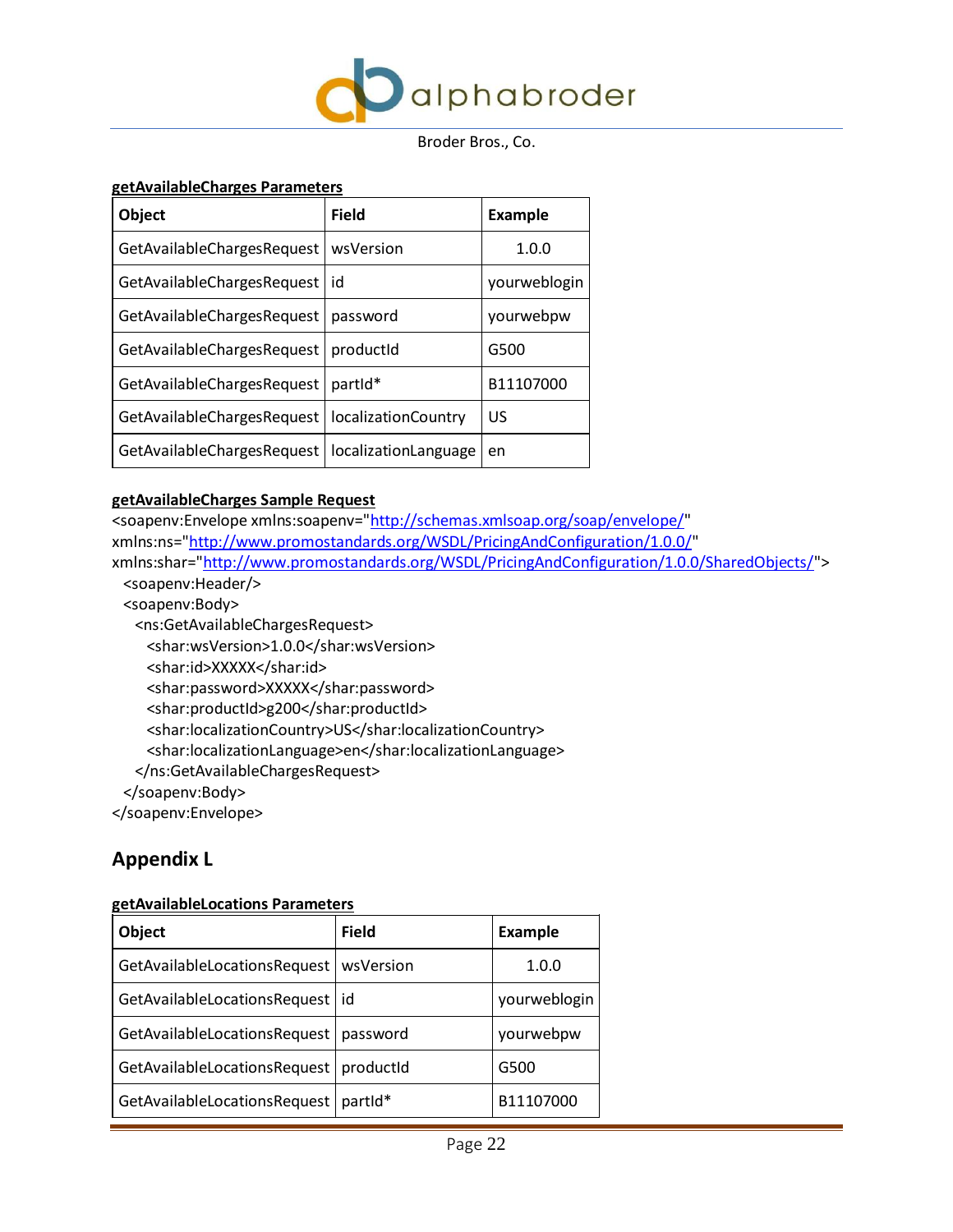

| GetAvailableLocationsRequest   localizationCountry $\ $ US |  |
|------------------------------------------------------------|--|
| GetAvailableLocationsRequest   localizationLanguage   en   |  |

## **getAvailableLocations Sample Request**

<soapenv:Envelope xmlns:soapenv=["http://schemas.xmlsoap.org/soap/envelope/"](http://schemas.xmlsoap.org/soap/envelope/) xmlns:ns=["http://www.promostandards.org/WSDL/PricingAndConfiguration/1.0.0/"](http://www.promostandards.org/WSDL/PricingAndConfiguration/1.0.0/) xmlns:shar=["http://www.promostandards.org/WSDL/PricingAndConfiguration/1.0.0/SharedObjects/"](http://www.promostandards.org/WSDL/PricingAndConfiguration/1.0.0/SharedObjects/)> <soapenv:Header/> <soapenv:Body> <ns:GetAvailableLocationsRequest> <shar:wsVersion>1.0.0</shar:wsVersion> <shar:id>XXXXX</shar:id> <shar:password>XXXXX</shar:password> <shar:productId>g200</shar:productId> <shar:localizationCountry>US</shar:localizationCountry> <shar:localizationLanguage>en</shar:localizationLanguage> </ns:GetAvailableLocationsRequest> </soapenv:Body> </soapenv:Envelope>

## <span id="page-22-0"></span>**Appendix M**

## **getDecorationColors Parameters**

| <b>Object</b>              | <b>Field</b>         | <b>Example</b> |
|----------------------------|----------------------|----------------|
| GetDecorationColorsRequest | wsVersion            | 1.0.0          |
| GetDecorationColorsRequest | id                   | yourweblogin   |
| GetDecorationColorsRequest | password             | yourwebpw      |
| GetDecorationColorsRequest | locationId           | 50             |
| GetDecorationColorsRequest | productid            | G500           |
| GetDecorationColorsRequest | partid*              | B11107000      |
| GetDecorationColorsRequest | decorationId*        | 3              |
| GetDecorationColorsRequest | localizationCountry  | US             |
| GetDecorationColorsRequest | localizationLanguage | en             |

## **getDecorationColors Sample Request**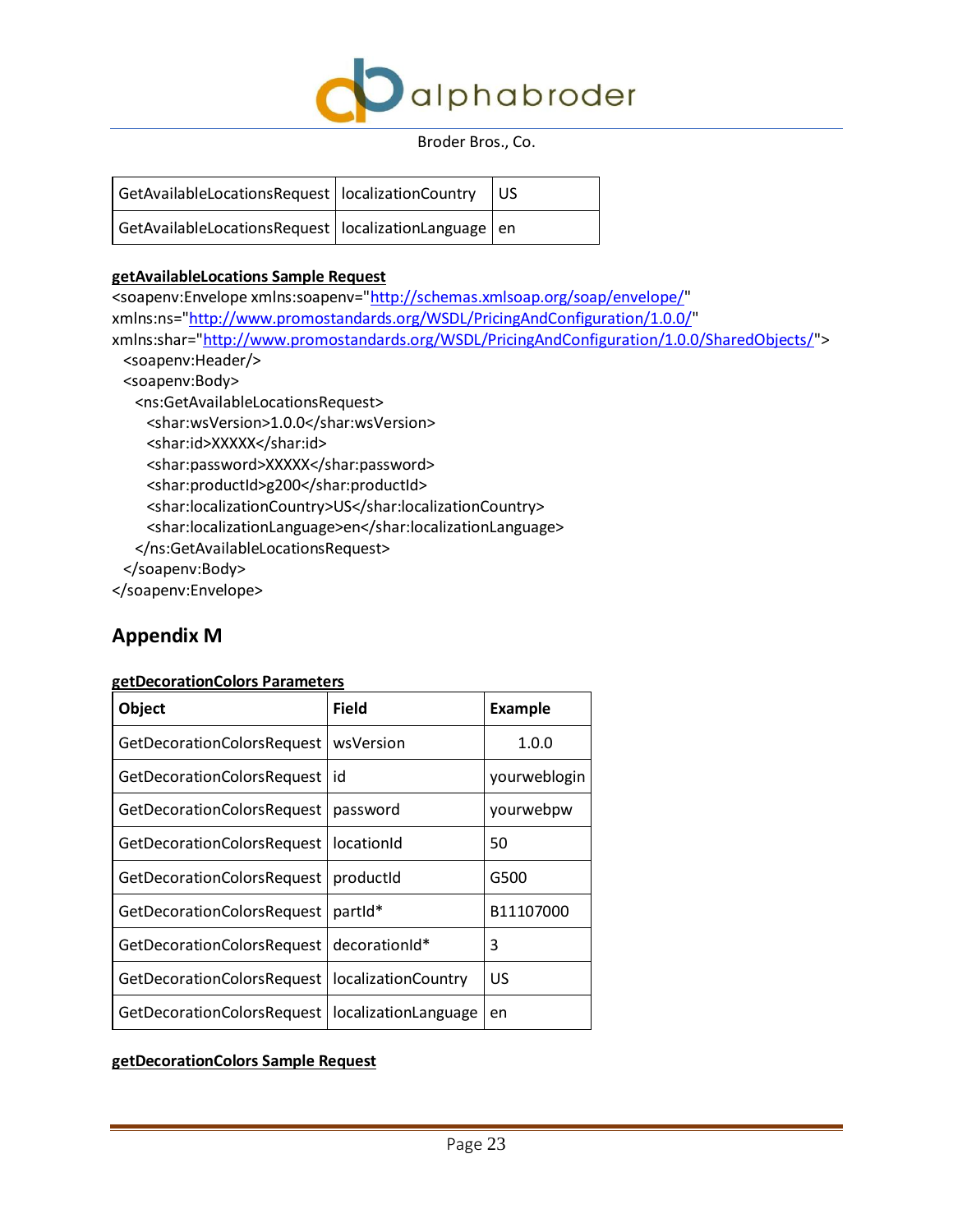

<soapenv:Envelope xmlns:soapenv=["http://schemas.xmlsoap.org/soap/envelope/"](http://schemas.xmlsoap.org/soap/envelope/) xmlns:ns=["http://www.promostandards.org/WSDL/PricingAndConfiguration/1.0.0/"](http://www.promostandards.org/WSDL/PricingAndConfiguration/1.0.0/) xmlns:shar=["http://www.promostandards.org/WSDL/PricingAndConfiguration/1.0.0/SharedObjects/"](http://www.promostandards.org/WSDL/PricingAndConfiguration/1.0.0/SharedObjects/)> <soapenv:Header/> <soapenv:Body> <ns:GetDecorationColorsRequest> <shar:wsVersion>1.0.0</shar:wsVersion> <shar:id>XXXXX</shar:id> <shar:password>XXXXX</shar:password> <shar:locationId>50</shar:locationId> <shar:productId>g200</shar:productId> <!--Optional:--> <shar:decorationId></shar:decorationId> <shar:localizationCountry>US</shar:localizationCountry> <shar:localizationLanguage>en</shar:localizationLanguage> </ns:GetDecorationColorsRequest>

## <span id="page-23-0"></span>**Appendix N**

## **getFobPoints Parameters**

| <b>Object</b>              | Field                | <b>Example</b> |
|----------------------------|----------------------|----------------|
| <b>GetFobPointsRequest</b> | wsVersion            | 1.0.0          |
| GetFobPointsRequest   id   |                      | yourweblogin   |
| <b>GetFobPointsRequest</b> | password             | yourwebpw      |
| <b>GetFobPointsRequest</b> | productId            | G500           |
| <b>GetFobPointsRequest</b> | partid*              | B11107000      |
| GetFobPointsRequest        | localizationCountry  | US             |
| <b>GetFobPointsRequest</b> | localizationLanguage | en             |

## **getFobPoints Sample Request**

<soapenv:Envelope xmlns:soapenv=["http://schemas.xmlsoap.org/soap/envelope/"](http://schemas.xmlsoap.org/soap/envelope/) xmlns:ns=["http://www.promostandards.org/WSDL/PricingAndConfiguration/1.0.0/"](http://www.promostandards.org/WSDL/PricingAndConfiguration/1.0.0/) xmlns:shar=["http://www.promostandards.org/WSDL/PricingAndConfiguration/1.0.0/SharedObjects/"](http://www.promostandards.org/WSDL/PricingAndConfiguration/1.0.0/SharedObjects/)> <soapenv:Header/> <soapenv:Body> <ns:GetFobPointsRequest> <shar:wsVersion>1.0.0</shar:wsVersion> <shar:id>XXXXX</shar:id> <shar:password>XXXXX</shar:password>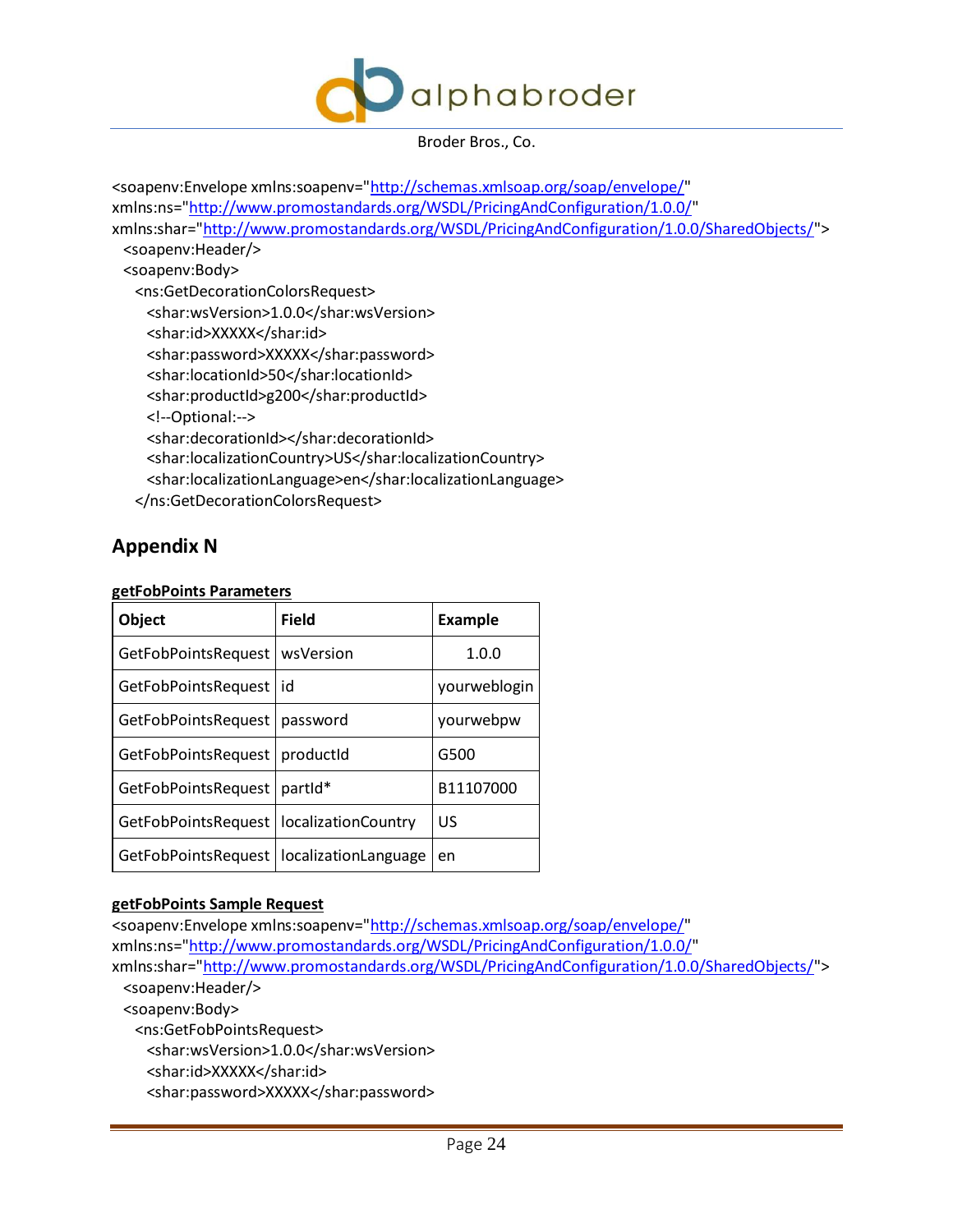

 <shar:productId>g200</shar:productId> <shar:localizationCountry>US</shar:localizationCountry> <shar:localizationLanguage>En</shar:localizationLanguage> </ns:GetFobPointsRequest> </soapenv:Body> </soapenv:Envelope>

# <span id="page-24-0"></span>**Appendix O**

## **getInvoices Parameters**

| yourweblogin  |
|---------------|
| yourwebpw     |
|               |
| 000customerPO |
| 2021-02-25    |
|               |

*(Field marked with \* are optional)*

## **getInvoices Sample Request**

```
<soapenv:Envelope xmlns:soapenv="http://schemas.xmlsoap.org/soap/envelope/" 
xmlns:ns="http://www.promostandards.org/WSDL/Invoice/1.0.0/" 
xmlns:shar="http://www.promostandards.org/WSDL/Invoice/1.0.0/SharedObjects/">
  <soapenv:Header/>
  <soapenv:Body>
   <ns:GetInvoicesRequest>
     <shar:wsVersion>1.0.0</shar:wsVersion>
     <shar:id>XXXXX</shar:id>
     <shar:password>XXXXX</shar:password>
     <shar:queryType>3</shar:queryType>
     <shar:referenceNumber></shar:referenceNumber>
     <shar:requestedDate>2021-05-10</shar:requestedDate>
    </ns:GetInvoicesRequest>
  </soapenv:Body>
</soapenv:Envelope>
```
## <span id="page-24-1"></span>**Appendix P**

**sendPO Parameters (Blank)**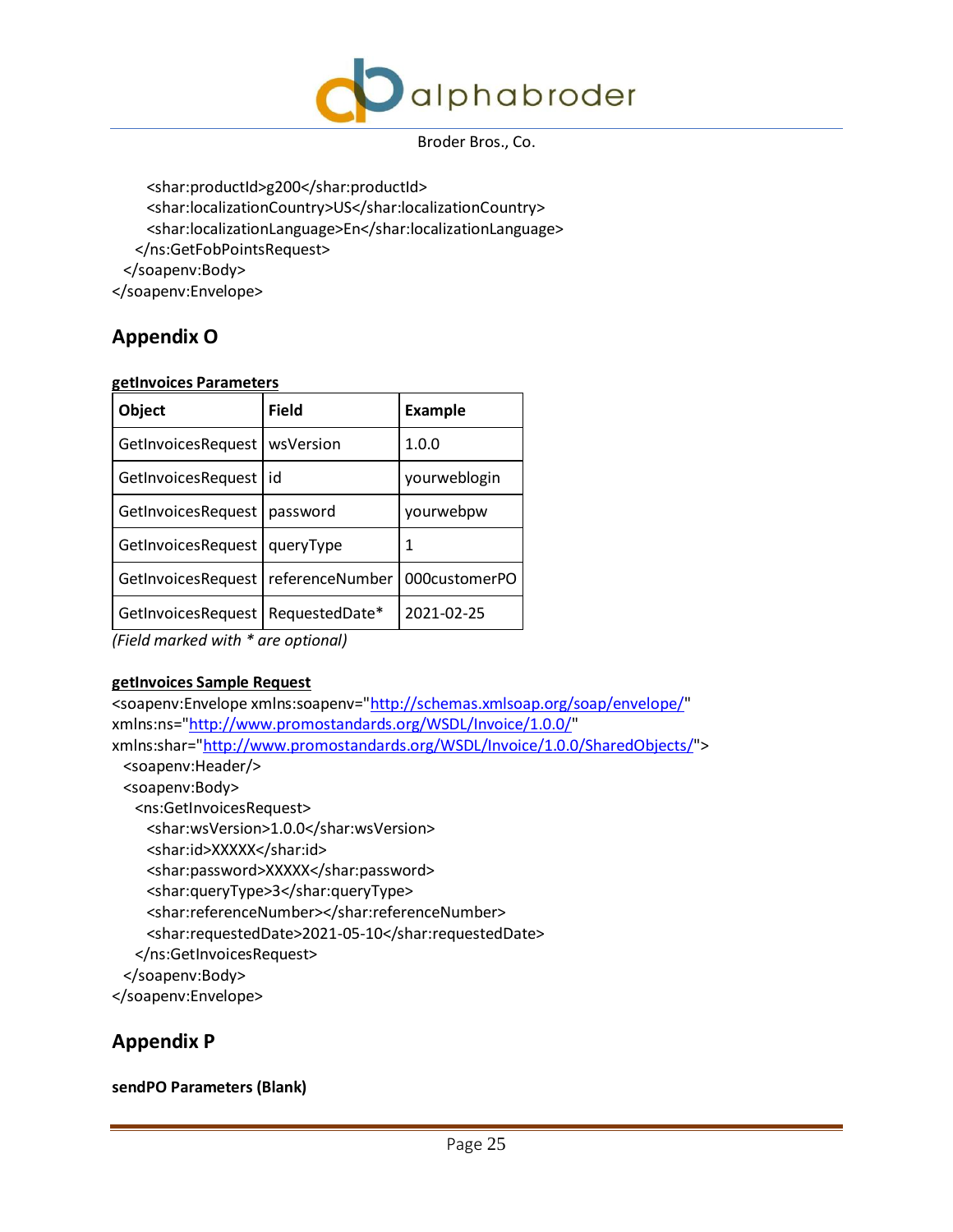

| <b>Object</b>  | <b>Field</b>          | <b>Example</b>           |
|----------------|-----------------------|--------------------------|
| sendPORequest  | wsVersion             | 1.0.0                    |
| sendPORequest  | id                    | yourweblogin             |
| sendPORequest  | password              | yourwebpw                |
| sendPORequest  | PO                    |                          |
| PO             | orderType             | <b>Blank</b>             |
| PO             | orderNumber           | 12345                    |
| PO             | orderDate             | 2019-05-19               |
| PO             | totalAmount           | 100                      |
| PO             | rush                  | <b>FALSE</b>             |
| PO             | currency              | <b>USD</b>               |
| PO             | termsAndConditions    | Terms                    |
| PO             | <b>ShipmentArray</b>  |                          |
| Shipments      | <b>ShipTo</b>         |                          |
| ShipTo         | customerPickup        | <b>FALSE</b>             |
| ShipTo         | shipmentId            | $\mathbf{1}$             |
| ShipTo         | <b>ContactDetails</b> |                          |
| ContactDetails | attentionTo           | Jane Doe                 |
| ContactDetails | companyName           | <b>Test Company</b>      |
| ContactDetails | address1              | 6 Neshaminy Interplex Dr |
| ContactDetails | address2              | Suite 12                 |
| ContactDetails | city                  | <b>Trevose</b>           |
| ContactDetails | region                | Pa                       |
| ContactDetails | postalCode            | 19053                    |
| Shipments      | packingListRequired   | <b>FALSE</b>             |
| Shipments      | blindShip             | <b>FALSE</b>             |
| Shipments      | allowConsolidation    | <b>FALSE</b>             |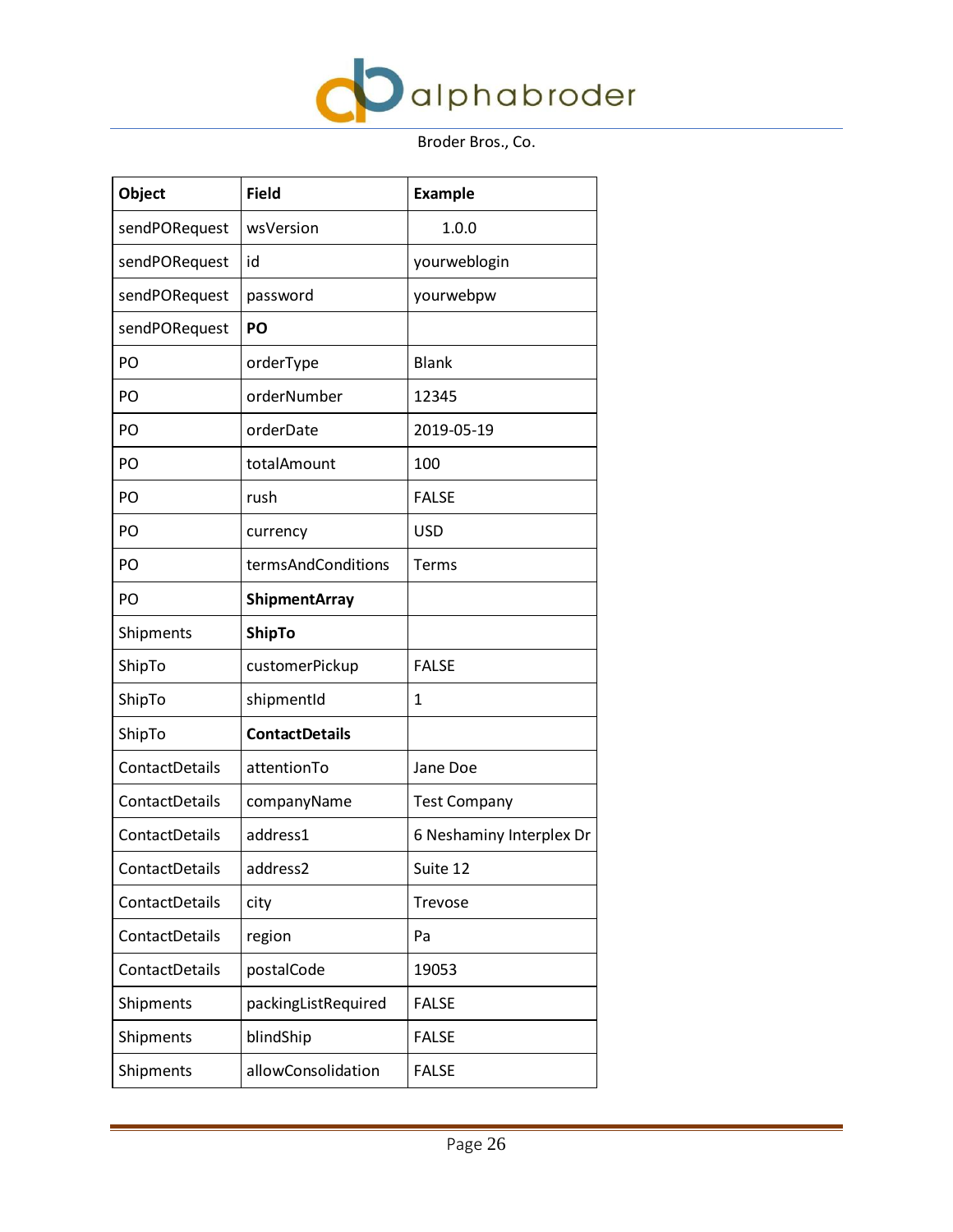

| Shipments               | comments*               |                        |
|-------------------------|-------------------------|------------------------|
| Shipments               | <b>FreightDetails</b>   |                        |
| FreightDetails          | carrier                 | UPS-Surface            |
| PO                      | LineItemArray           |                        |
| LineItem                | lineNumber              | $\mathbf{1}$           |
| LineItem                | description             | <b>First Line Item</b> |
| LineItem                | lineType                | <b>New</b>             |
| LineItem                | fobld*                  | CC                     |
| Lineltem                | <b>ToleranceDetails</b> |                        |
| <b>ToleranceDetails</b> | tolerance               | AllowUnderrun          |
| LineItem                | allowPartialShipments   | <b>TRUE</b>            |
| LineItem                | lineItemTotal           | 100                    |
| Lineltem                | productId*              | G500                   |
| Lineltem                | <b>PartArray</b>        |                        |
| Part                    | partGroup               | $\mathbf{1}$           |
| Part                    | partid                  | B000A4574              |
| Part                    | customerSupplied        | <b>FALSE</b>           |
| Part                    | Quantity                |                        |
| Quantity                | value                   | 10                     |
| Quantity                | uom                     | EA                     |

*(Field marked with \* are optional)*

If shipment comments are populated with 1 day ship, 2 day ship, 3 day ship, etc.; the order line will only evaluate order placement for the locations that are able to arrive within the specified days in transit. If the fobId is specified, then that is the only location that will ship that line item.

## **sendPO Sample Request (Blank)**

<soapenv:Envelope xmlns:soapenv=["http://schemas.xmlsoap.org/soap/envelope/"](http://schemas.xmlsoap.org/soap/envelope/) xmlns:ns=["http://www.promostandards.org/WSDL/PO/1.0.0/"](http://www.promostandards.org/WSDL/PO/1.0.0/) xmlns:shar=["http://www.promostandards.org/WSDL/PO/1.0.0/SharedObjects/"](http://www.promostandards.org/WSDL/PO/1.0.0/SharedObjects/)>

 <soapenv:Header/> <soapenv:Body>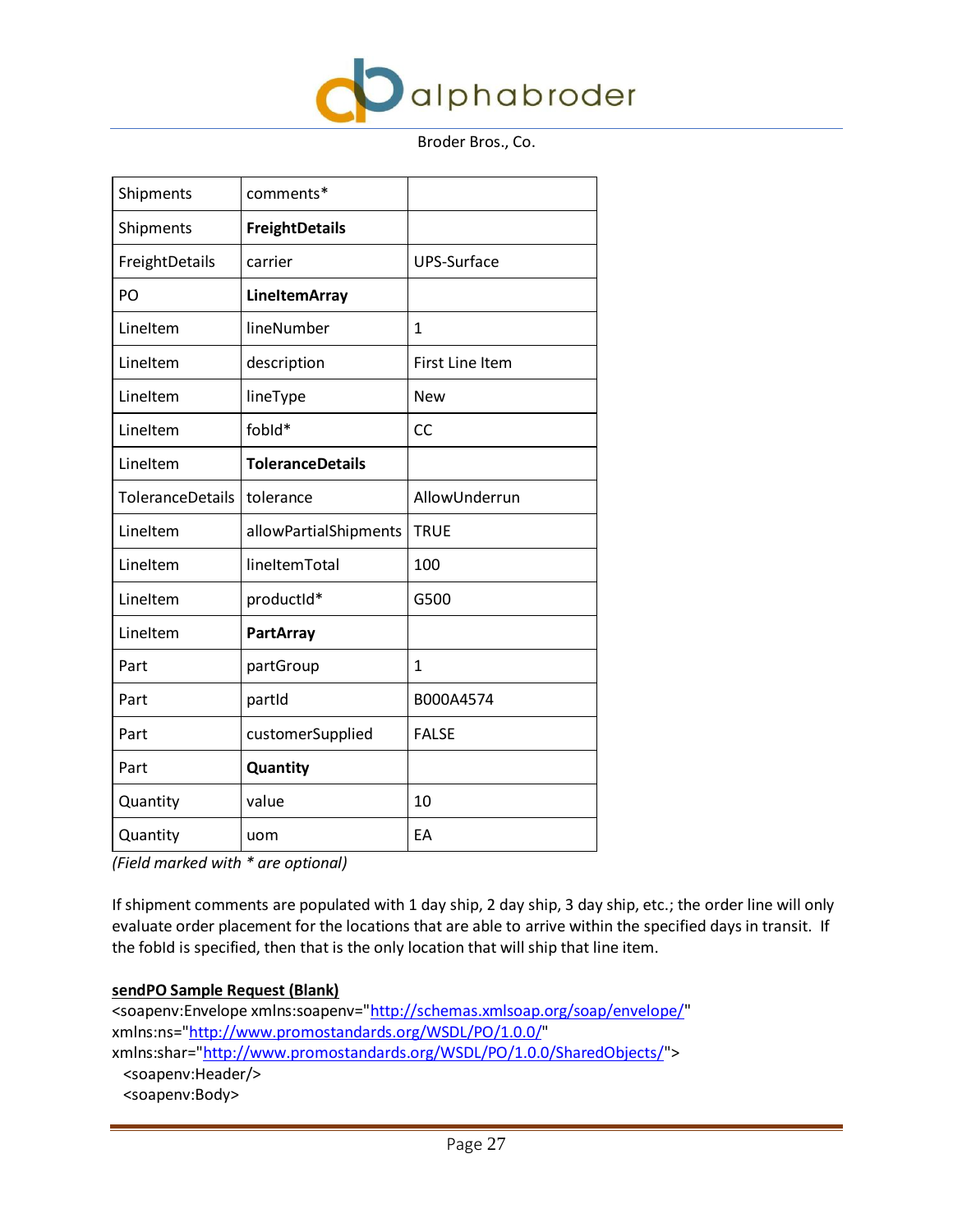

 <ns:SendPORequest> <shar:wsVersion>1.0.0</shar:wsVersion> <shar:id>XXXXX</shar:id> <!--Optional:--> <shar:password>XXXXX</shar:password>  $<sub>ns:PO</sub>$ </sub> <ns:orderType>Blank</ns:orderType> <ns:orderNumber>12345678</ns:orderNumber> <ns:orderDate>2021-07-07</ns:orderDate> <ns:totalAmount>0</ns:totalAmount> <ns:paymentTerms></ns:paymentTerms> <ns:rush>FALSE</ns:rush> <shar:currency>USD</shar:currency> <ns:ShipmentArray> <shar:Shipment> <shar:comments>1</shar:comments> <shar:allowConsolidation>TRUE</shar:allowConsolidation> <shar:blindShip>FALSE</shar:blindShip> <shar:packingListRequired>FALSE</shar:packingListRequired> <shar:FreightDetails> <shar:carrier>UPS</shar:carrier> <shar:service>Surface</shar:service> </shar:FreightDetails> <shar:ShipTo> <shar:shipmentId>1</shar:shipmentId> <shar:customerPickup>FALSE</shar:customerPickup> <shar:ContactDetails> <shar:attentionTo>Jane Doe</shar:attentionTo> <shar:companyName>Test Company</shar:companyName> <shar:address1>6 Neshaminy Interplex Dr</shar:address1> <shar:address2>Suite 12</shar:address2> <shar:address3></shar:address3> <shar:city>Trevose</shar:city> <shar:region>PA</shar:region> <shar:postalCode>19053</shar:postalCode> </shar:ContactDetails> </shar:ShipTo> </shar:Shipment> </ns:ShipmentArray> <ns:LineItemArray> <ns:LineItem> <ns:lineNumber>1</ns:lineNumber> <shar:description>New Line Item</shar:description> <ns:lineType>New</ns:lineType> <shar:fobId>CC</shar:fobId>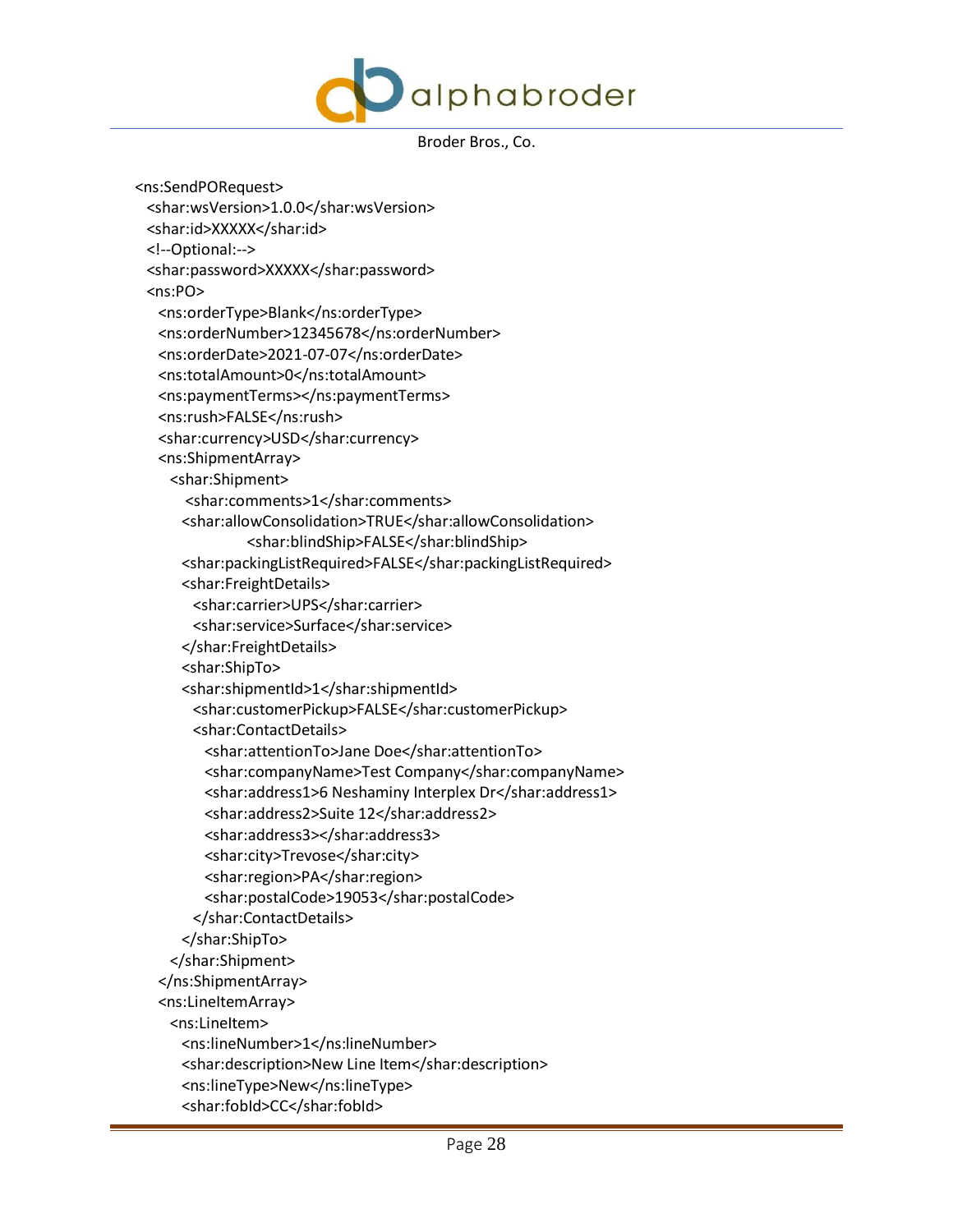

 <shar:ToleranceDetails> <shar:tolerance>AllowUnderrun</shar:tolerance> </shar:ToleranceDetails> <ns:allowPartialShipments>TRUE</ns:allowPartialShipments> <ns:lineItemTotal>1</ns:lineItemTotal> <shar:productId></shar:productId> <ns:PartArray> <shar:Part> <shar:partGroup>1</shar:partGroup> <shar:partId>B000A4574</shar:partId> <shar:customerSupplied>FALSE</shar:customerSupplied> <shar:Quantity> <shar:uom>EA</shar:uom> <shar:value>1</shar:value> </shar:Quantity> </shar:Part> </ns:PartArray> </ns:LineItem> </ns:LineItemArray> <ns:termsAndConditions>TAndC</ns:termsAndConditions> <ns:salesChannel></ns:salesChannel> </ns:PO> </ns:SendPORequest> </soapenv:Body> </soapenv:Envelope>

## **Successful Response Sample:**

<SOAP-ENV:Envelope xmlns:SOAP-ENV=["http://schemas.xmlsoap.org/soap/envelope/"](http://schemas.xmlsoap.org/soap/envelope/%22) xmlns:ns1=["http://www.promostandards.org/WSD](http://www.promostandards.org/WSDL/PO/1.0.0/%22)  $L/PO/1.0.0/"$  <SOAP-ENV:Body> <ns1:SendPOResponse> <ns1:transactionId>97503324</ns1:transactionId> </ns1:SendPOResponse> </SOAP-ENV:Body> </SOAP-ENV:Envelope>

## <span id="page-28-0"></span>**Appendix Q**

## **sendPO Parameters (Configured)**

| Object        | <b>Field</b> | Example |
|---------------|--------------|---------|
| sendPORequest | wsVersion    | 1.0.0   |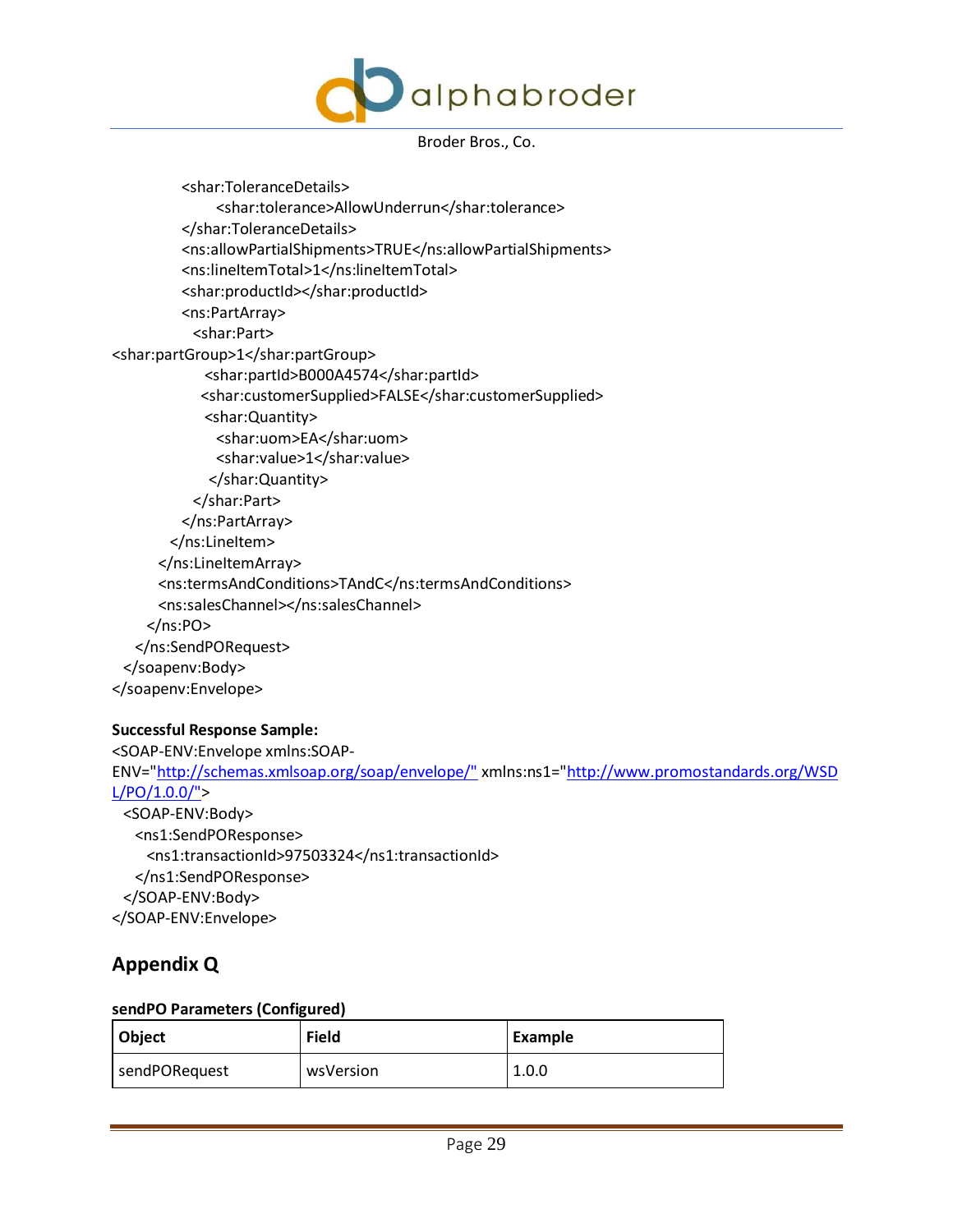

| sendPORequest            | id                         | yourweblogin        |
|--------------------------|----------------------------|---------------------|
| sendPORequest            | password                   | yourwebpw           |
| sendPORequest            | PO                         |                     |
| PO                       | orderType                  | Configured          |
| PO                       | orderNumber                | 12345               |
| PO                       | orderDate                  | 2021-05-19          |
| PO                       | lastModified*              | 2020-01-11          |
| PO                       | totalAmount                | 100                 |
| PO                       | rush                       | <b>FALSE</b>        |
| PO                       | currency                   | <b>USD</b>          |
| PO                       | termsAndConditions         | Terms               |
| PO                       | DigitalProof*              |                     |
| DigitalProofAddressArray | <b>DigitalProofAddress</b> |                     |
| DigitalProofAddress      | type                       | Webservice          |
| DigitalProofAddress      | email                      | jsmith@gmail.com    |
| DigitalProofAddress      | lineItemGroupingId         | $\mathbf{1}$        |
| DigitalProof             | required                   | <b>TRUE</b>         |
| PO                       | OrderContactArray*         |                     |
| <b>OrderContactArray</b> | <b>Contact</b>             |                     |
| Contact                  | accountName                | <b>Johns Shirts</b> |
| Contact                  | accountNumber              | 1234567             |
| Contact                  | contactType                | <b>Sales</b>        |
| Contact                  | <b>ContactDetails</b>      |                     |
| ContactDetails           | attentionTo                | John Smith          |
| ContactDetails           | companyName                | Johns Shirts Inc    |
| ContactDetails           | address1                   | 123 JFK Blvd        |
| ContactDetails           | address2                   | Apt 123             |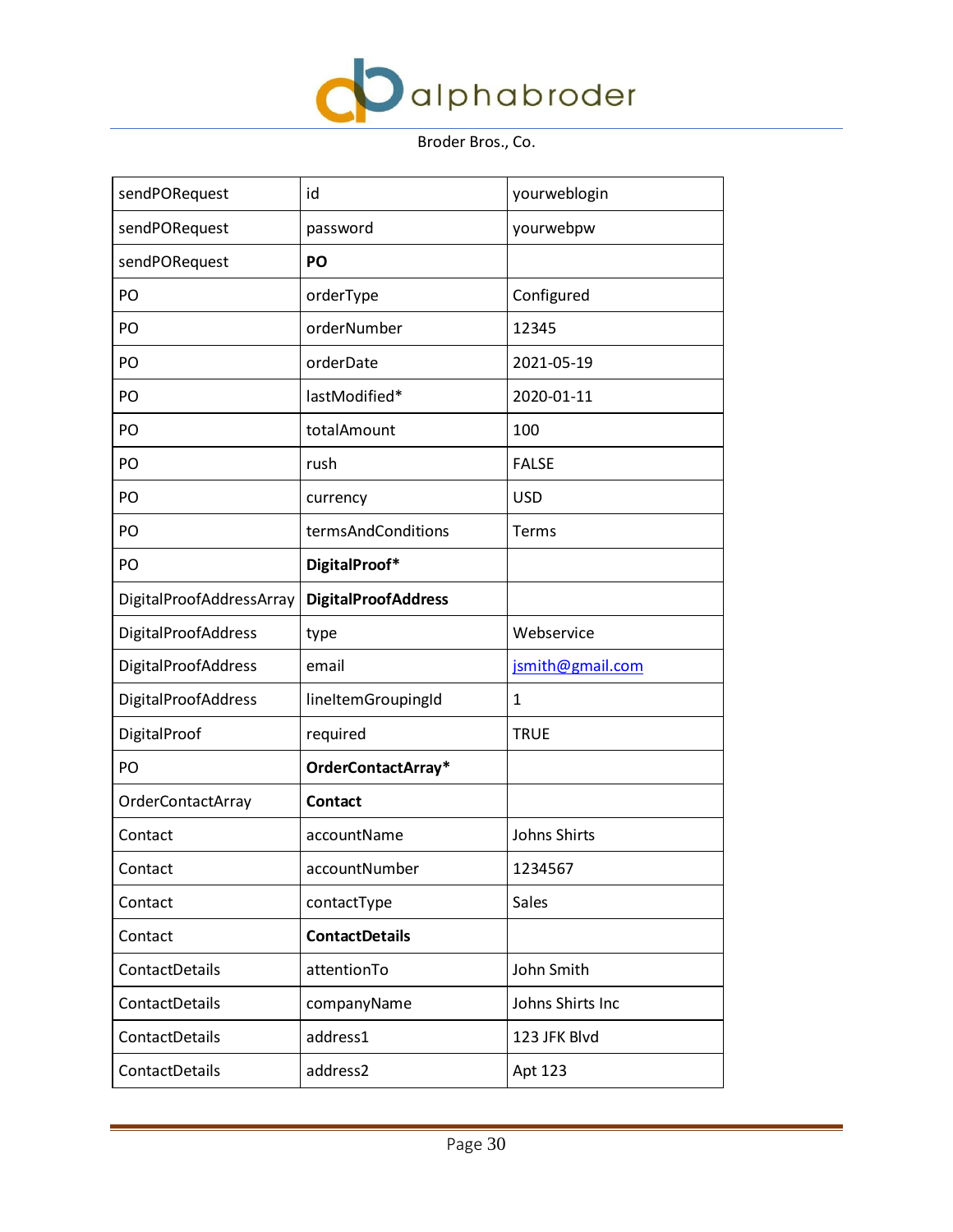

| ContactDetails    | city                     | Philadelphia       |
|-------------------|--------------------------|--------------------|
| ContactDetails    | region                   | PA                 |
| ContactDetails    | postalCode               | 19103              |
| ContactDetails    | country                  | <b>USD</b>         |
| ContactDetails    | email                    | jsmith@gmail.com   |
| ContactDetails    | phone                    | 2675854412         |
| PO                | <b>ShipmentArray</b>     |                    |
| Shipment          | shipReferences           | 1234565            |
| Shipment          | <b>ThirdPartyAccount</b> |                    |
| ThirdPartyAccount | accountName              | <b>John Shirts</b> |
| ThirdPartyAccount | accountNumber            | 1234567            |
| ThirdPartyAccount | <b>ContactDetails</b>    |                    |
| ContactDetails    | See Above                |                    |
| Shipment          | <b>ShipTo</b>            |                    |
| ShipTo            | customerPickup           | <b>FALSE</b>       |
| ShipTo            | shipmentId               | 1                  |
| ShipTo            | <b>ContactDetails</b>    |                    |
| ContactDetails    | See Above                |                    |
| Shipments         | packingListRequired      | <b>FALSE</b>       |
| Shipments         | blindShip                | <b>FALSE</b>       |
| Shipments         | allowConsolidation       | <b>FALSE</b>       |
| Shipments         | comments*                |                    |
| Shipments         | <b>FreightDetails</b>    |                    |
| FreightDetails    | carrier                  | UPS-Surface        |
| PO                | <b>LineItemArray</b>     |                    |
| LineItem          | lineNumber               | $\mathbf{1}$       |
| LineItem          | description              | First Line Item    |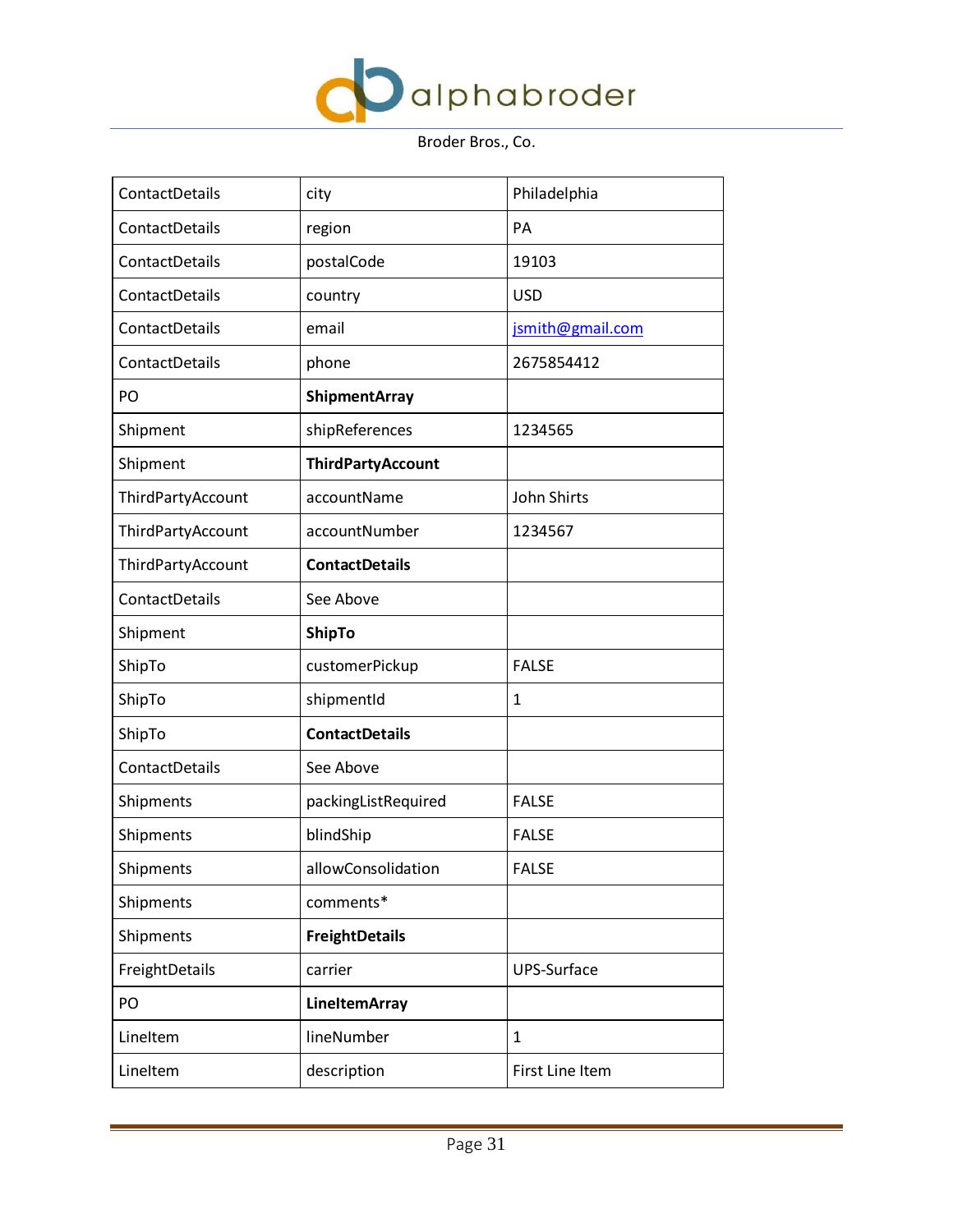

| LineItem         | lineType                | <b>New</b>    |
|------------------|-------------------------|---------------|
| LineItem         | fobld*                  | <b>CC</b>     |
| LineItem         | Quantity                |               |
| Quantity         | uom                     | EA            |
| Quantity         | value                   | 25            |
| LineItem         | <b>ToleranceDetails</b> |               |
| ToleranceDetails | uom                     | Quantity      |
| ToleranceDetails | value                   | 0             |
| ToleranceDetails | tolerance               | AllowUnderrun |
| LineItem         | allowPartialShipments   | <b>TRUE</b>   |
| LineItem         | lineItemTotal           | 0             |
| LineItem         | productId*              | B000A4574     |
| LineItem         | requestedShipDate       | 2019-02-21    |
| LineItem         | requestedInHandsDate    | 2019-02-21    |
| LineItem         | <b>PartArray</b>        |               |
| Part             | partGroup               | $\mathbf{1}$  |
| Part             | partId                  | B000A4574     |
| Part             | customerPartId*         | Gdan100       |
| Part             | customerSupplied        | <b>TRUE</b>   |
| Part             | Quantity                |               |
| Quantity         | value                   | 10            |
| Quantity         | uom                     | EA            |
| LineItem         | Configuration           |               |
| LocationArray    | Location                |               |
| Location         | locationName*           | Front         |
| Location         | locationLinkId          | $\mathbf{1}$  |
| Location         | locationId              | 24            |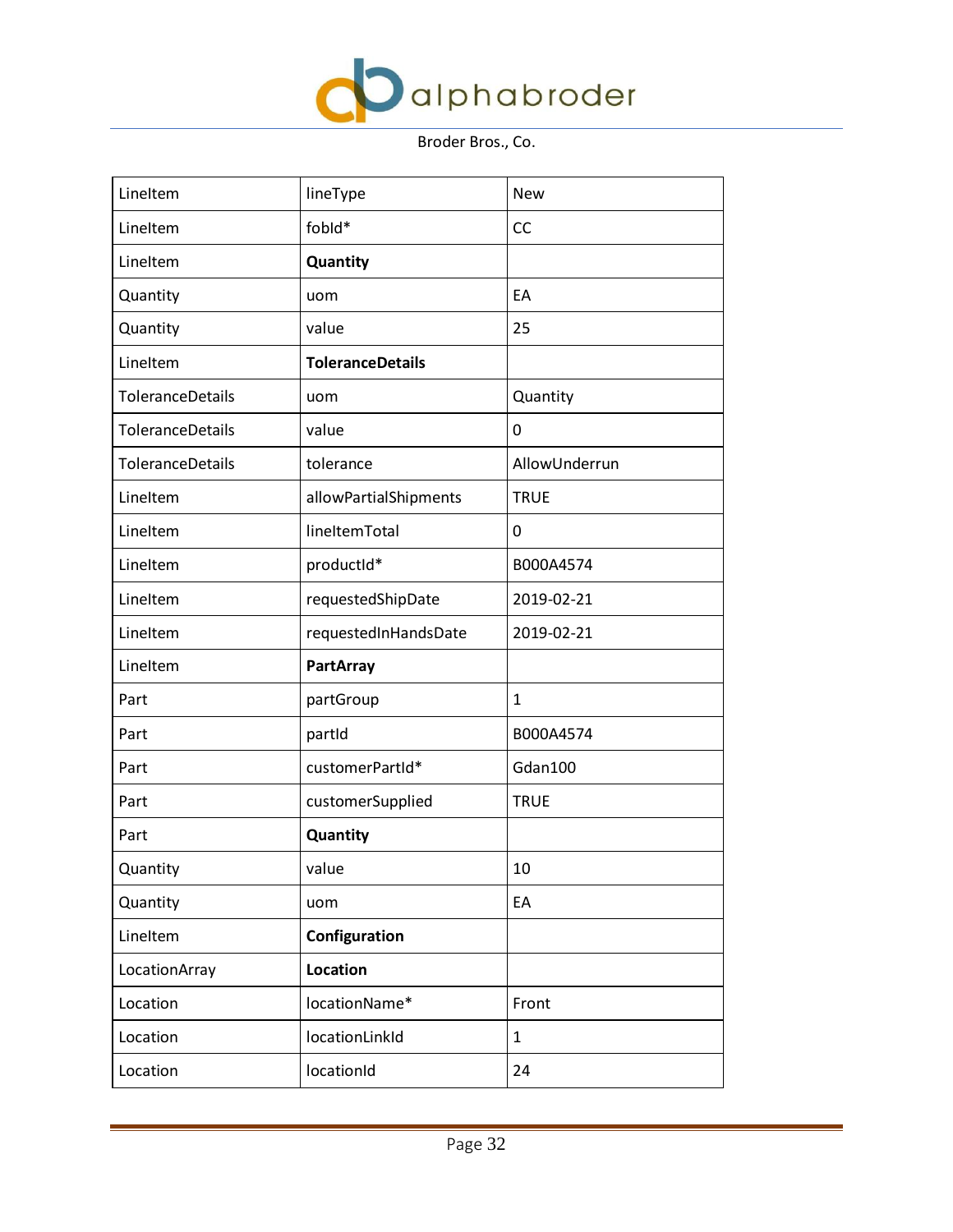

| Location          | <b>DecorationArray</b>   |                             |
|-------------------|--------------------------|-----------------------------|
| Decoration        | decorationName*          | Heatseal                    |
| Decoration        | decorationId             | 2                           |
| Decoration        | <b>Artwork</b>           |                             |
| Artwork           | refArtworkId*            | S-53255                     |
| Artwork           | <b>ArtworkFileArray</b>  |                             |
| ArtworkFile       | fileName                 | 123.png                     |
| ArtworkFile       | artworkType              | VirtualProof                |
| ArtworkFile       | transportMechanism       | URL                         |
| ArtworkFile       | fileLocation             | https://www.alphabroder.com |
| Artwork           | <b>Dimensions</b>        |                             |
| <b>Dimensions</b> | diameter*                | $\overline{2}$              |
| <b>Dimensions</b> | height                   | $\overline{2}$              |
| <b>Dimensions</b> | width                    | $\overline{2}$              |
| <b>Dimensions</b> | useMaxLocationDimensions | <b>TRUE</b>                 |
| <b>Dimensions</b> | geometry                 | Other                       |
| Artwork           | Layers*                  |                             |
| Layers            | colorSystem*             | Pms                         |
| Layers            | LayerOrStopArray*        |                             |
| LayerOrStop       | color*                   | FF0000                      |
| LayerOrStop       | nameOrNumber*            | 1                           |
| Configuration     | preProductionProof       | <b>TRUE</b>                 |
| PO                | termsAndConditions       | String                      |

## **sendPO Sample Request (Configured)**

<SOAP-ENV:Envelope xmlns:SOAP-ENV=["http://schemas.xmlsoap.org/soap/envelope/"](http://schemas.xmlsoap.org/soap/envelope/) xmlns:ns1=["http://www.promostandards.org/WSDL/PO/1.0.0/SharedObjects/"](http://www.promostandards.org/WSDL/PO/1.0.0/SharedObjects/) xmlns:ns2=["http://www.promostandards.org/WSDL/PO/1.0.0/"](http://www.promostandards.org/WSDL/PO/1.0.0/)> <SOAP-ENV:Body> <ns2:SendPORequest>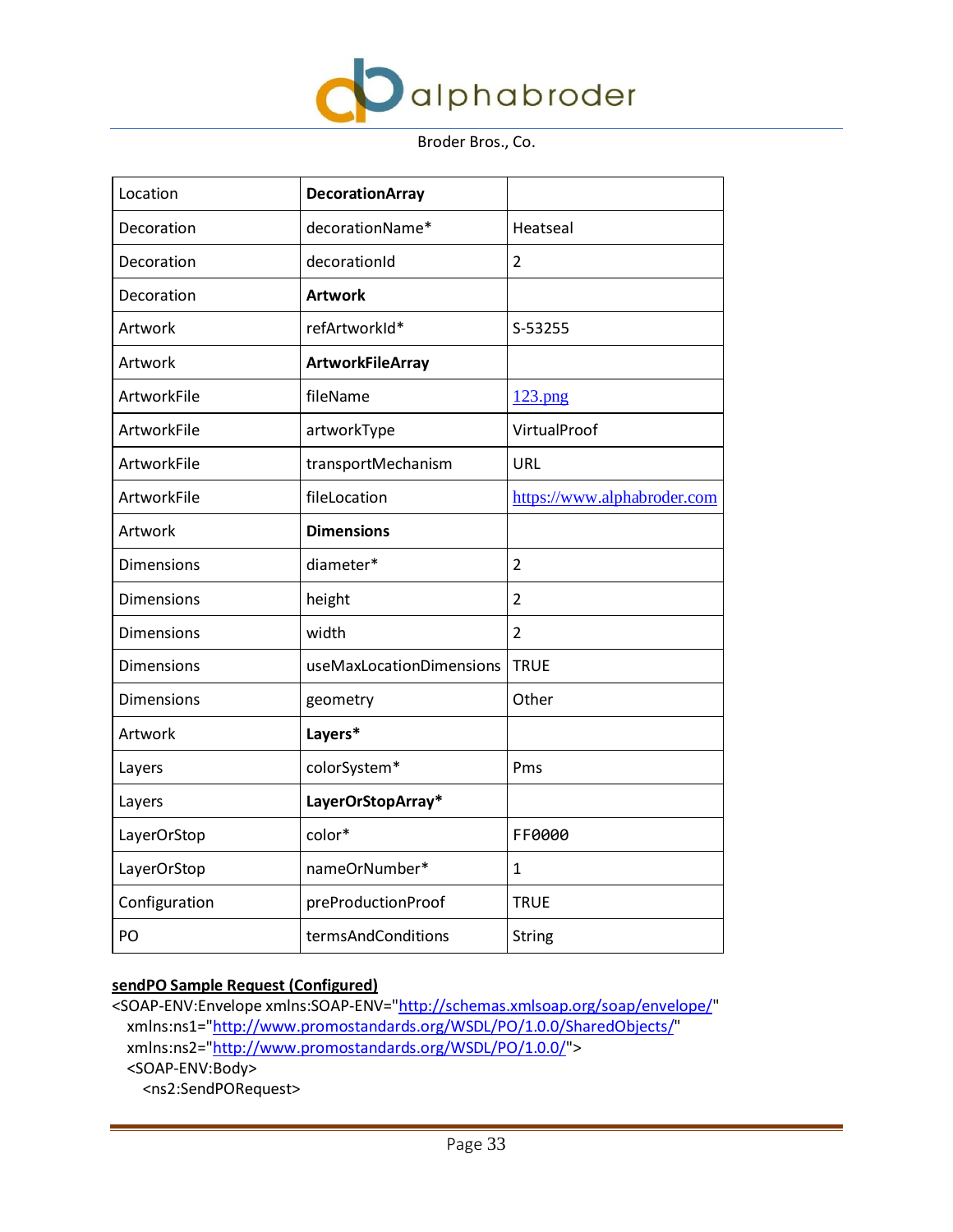

```
 <ns1:wsVersion>1.0.0</ns1:wsVersion>
 <ns1:id>XXXXX</ns1:id>
 <ns1:password>XXXXX</ns1:password>
 <ns2:PO>
   <ns2:orderType>Configured</ns2:orderType>
  <ns2:orderNumber>sp_w_vector_000</ns2:orderNumber>
   <ns2:orderDate>2019-08-30</ns2:orderDate>
   <ns2:totalAmount>0.00</ns2:totalAmount>
   <ns2:rush>false</ns2:rush>
   <ns1:currency>USD</ns1:currency>
   <ns2:ShipmentArray>
     <ns1:Shipment>
       <ns1:packingListRequired>FALSE</ns1:packingListRequired>
       <ns1:blindShip>FALSE</ns1:blindShip>
      <ns1:allowConsolidation>FALSE</ns1:allowConsolidation>
       <ns1:FreightDetails>
         <ns1:carrier>UPS</ns1:carrier>
         <ns1:service>Surface</ns1:service>
       </ns1:FreightDetails>
       <ns1:ShipTo>
         <ns1:customerPickup>false</ns1:customerPickup>
         <ns1:shipmentId>1</ns1:shipmentId>
         <ns1:ContactDetails>
      <shar:attentionTo>Test</shar:attentionTo>
       <shar:companyName> Client</shar:companyName>
       <shar:address1>6 Neshaminy Interplex Dr</shar:address1>
       <shar:address2>Addressline 2</shar:address2>
       <shar:address3></shar:address3>
      <shar:city>Trevose</shar:city>
       <shar:region>PA</shar:region>
      <shar:postalCode>19053</shar:postalCode>
           <ns1:email>example@gmail.com</ns1:email>
           <ns1:comments>n/a</ns1:comments>
         </ns1:ContactDetails>
       </ns1:ShipTo>
     </ns1:Shipment>
   </ns2:ShipmentArray>
   <ns2:LineItemArray>
     <ns2:LineItem>
       <ns2:lineNumber>1</ns2:lineNumber>
       <ns2:description>decorated shirts</ns2:description>
       <ns2:lineType>New</ns2:lineType>
       <ns1:ToleranceDetails>
         <ns1:tolerance>ExactOnly</ns1:tolerance>
       </ns1:ToleranceDetails>
```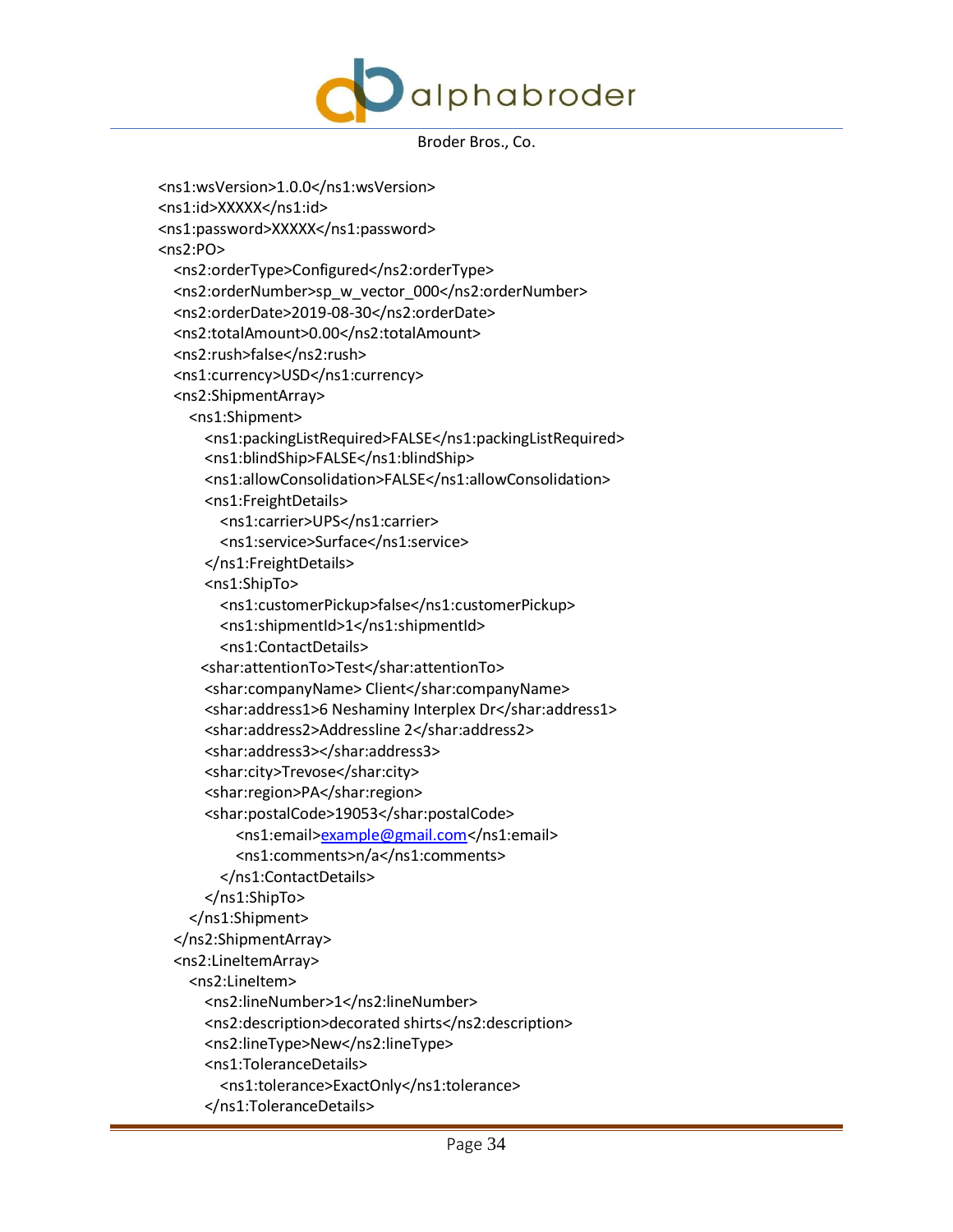

```
 <ns2:allowPartialShipments>TRUE</ns2:allowPartialShipments>
             <ns2:lineItemTotal>21.00</ns2:lineItemTotal>
             <ns2:requestedShipDate>2021-02-21</ns2:requestedShipDate>
             <ns2:PartArray>
               <ns2:Part>
                 <ns2:partId>B11007003</ns2:partId>
                 <ns2:customerPartId></ns2:customerPartId>
                 <ns2:customerSupplied>FALSE</ns2:customerSupplied>
                 <ns2:Quantity>
                  <ns2:uom>EA</ns2:uom>
                    <ns2:value>1</ns2:value>
                 </ns2:Quantity>
               </ns2:Part>
             </ns2:PartArray>
                          <ns2:Configuration>
               <ns2:LocationArray>
                 <ns2:Location>
                    <ns2:locationLinkId>1</ns2:locationLinkId>
                    <ns2:locationId>9</ns2:locationId>
                    <ns2:DecorationArray>
                      <ns2:Decoration>
                        <ns2:decorationId>3</ns2:decorationId>
                        <ns2:Artwork>
                          <ns2:refArtworkId></ns2:refArtworkId>
                         <ns2:Dimensions>
                            <ns2:geometry>Other</ns2:geometry>
<ns2:useMaxLocationDimensions>FALSE</ns2:useMaxLocationDimensions>
                            <ns2:height>2</ns2:height>
                           <ns2:width>2</ns2:width>
                          </ns2:Dimensions>
                         <ns2:ArtworkFileArray>
                            <ns2:ArtworkFile>
                  <ns2:fileName>123.png </ns2:fileName>
                             <ns2:fileLocation> https://www.alphabroder.com</ns2:fileLocation>
                              <ns2:transportMechanism>URL</ns2:transportMechanism>
                             <ns2:artworkType>ProductionReady</ns2:artworkType>
                            </ns2:ArtworkFile>
                          </ns2:ArtworkFileArray>
                        </ns2:Artwork>
                      </ns2:Decoration>
                    </ns2:DecorationArray>
                 </ns2:Location>
               </ns2:LocationArray>
               <ns2:preProductionProof>False</ns2:preProductionProof>
```